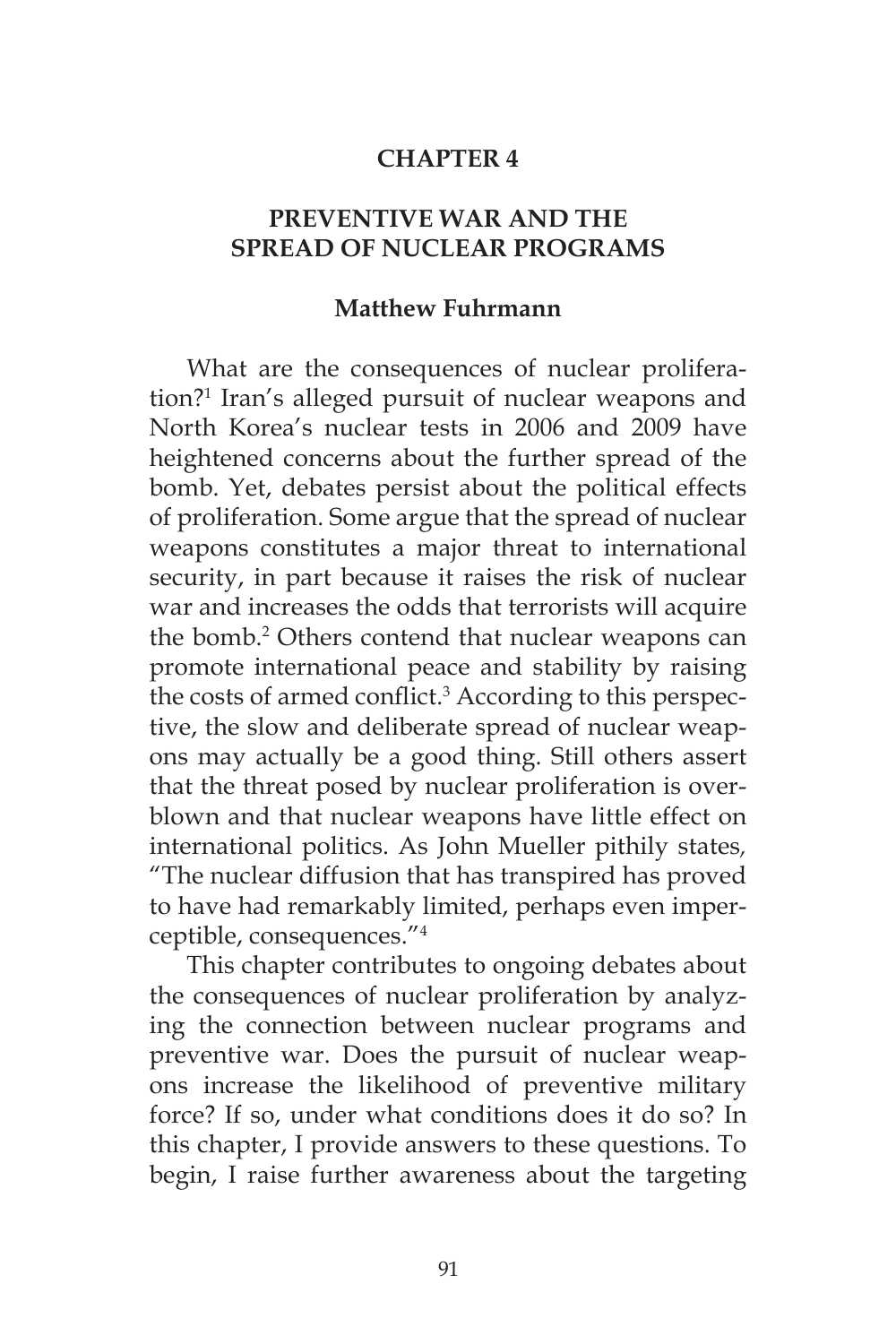of nuclear programs by surveying historical cases in which countries have bombed or considered bombing nuclear facilities. Although attacks of this nature are relatively rare, countries have seriously considered using military force to delay proliferation on a number of occasions. I subsequently offer an explanation for why states strike (or consider striking), based on existing scholarly research. In the end, the evidence presented here supports the view that preventive war is a potential danger associated with the spread of nuclear programs that policymakers and scholars should take seriously.

## **ATTACKING NUCLEAR FACILITIES: THE HISTORICAL RECORD**

Nuclear facilities or materials in non-nuclear weapons states have been targeted on more than a dozen occasions since 1941.<sup>5</sup> The first attempted strike against a nuclear plant occurred in 1942 when British commandos targeted the Norsk-Hydro heavy water plant in German-occupied Norway. This raid was unsuccessful, but the Allies followed up with several other strikes against the same facility, which was believed to be the main chokepoint of Germany's nuclear weapons program.<sup>6</sup> In November 1943, for example, Allied aircraft dropped hundreds of bombs on the heavy water plant, setting back production by a few months. Frustrated by continued attacks against the facility, Germany attempted to transport heavy water and related equipment out of Norway in 1944 on the ferry *Hydro*; saboteurs intercepted and sank the ferry in Norway's Lake Tinnsjø.

The Iran-Iraq War provided the setting for a series of strikes against nuclear facilities.<sup>7</sup> In 1977, prior to the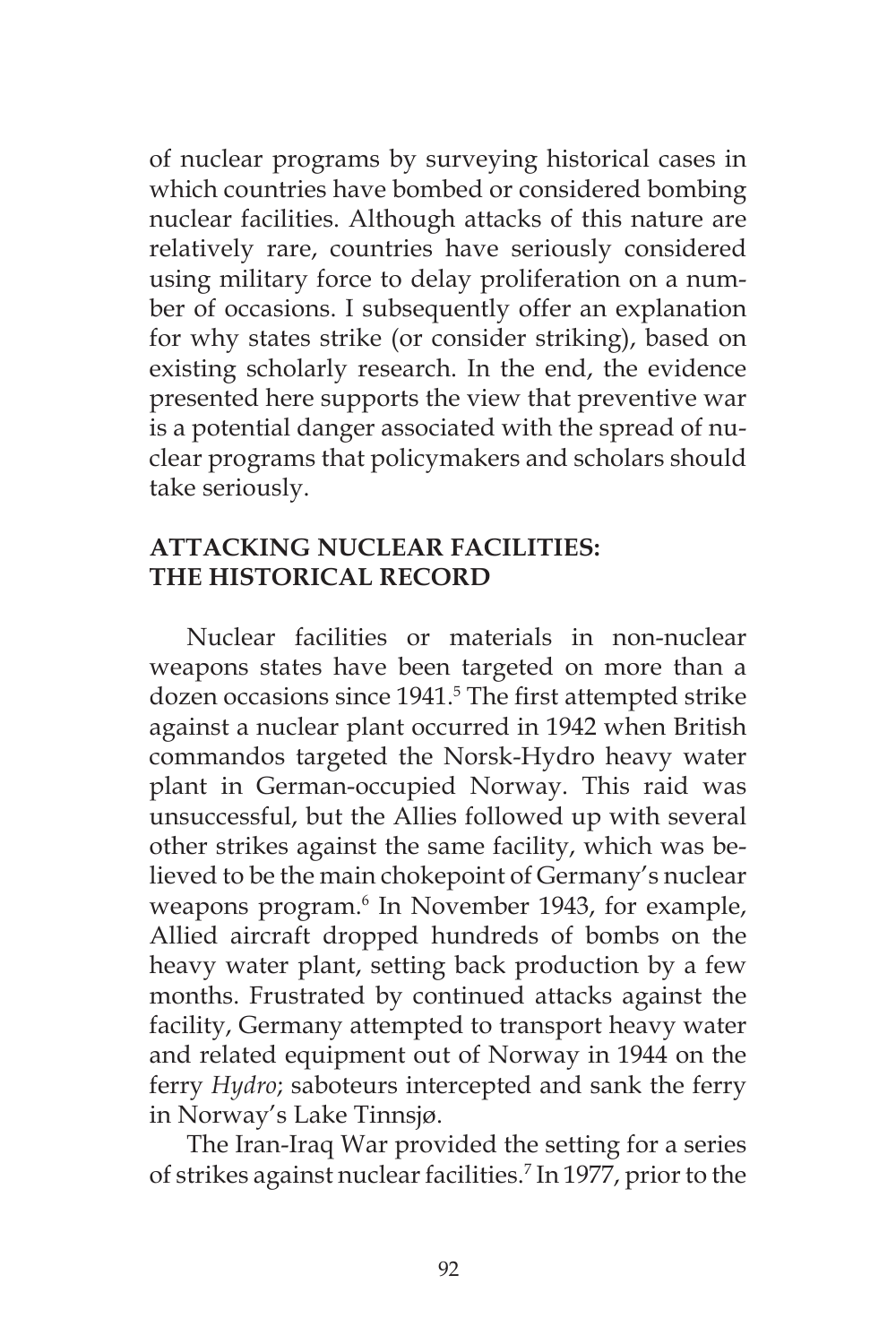onset of hostilities, Israel approached Iran to discuss joint military strikes against Iraqi nuclear infrastructure.8 Tehran was not interested in attacking Iraq's nuclear program at that time, but it naturally warmed up to the idea after Saddam Hussein invaded Iran on September 22, 1980. Days later, Iranian F-4 *Phantoms* attacked Iraq's nuclear research reactor, Osiraq, en route home from a bombing raid, although the strike caused only minor damage to the facility. Later in the war, on March 24, 1984, Iraq raided Iran's nuclear power plant that was under construction at Bushehr. Baghdad targeted this facility on multiple other occasions during the conflict, despite an Iranian-backed International Atomic Energy Agency (IAEA) resolution prohibiting strikes against nuclear installations. The Iraqi raids, which damaged the Bushehr facility to varying degrees, occurred as part of a broader campaign to destroy economic and industrial targets.

During the 1991 Persian Gulf War, the United States bombed numerous Iraqi nuclear facilities, including the Tuwaitha Nuclear Research Center near Baghdad.9 This campaign heavily damaged some Iraqi nuclear plants, but many of the bombs that were dropped missed their intended targets.10 Moreover, some facilities escaped the war unscathed, partially because the United States was unaware of their existence or their location.

Iraqi nuclear infrastructure was targeted on two other instances in the 1990s. On January 17, 1993, the U.S. Navy used Tomahawk land attack missiles against the Zaafaraniyah uranium enrichment plant, which was left largely intact following the Gulf War.<sup>11</sup> These strikes, which were intended to punish Baghdad for its refusal to fully comply with the United Nations (UN)-mandated nuclear inspections regime, signifi-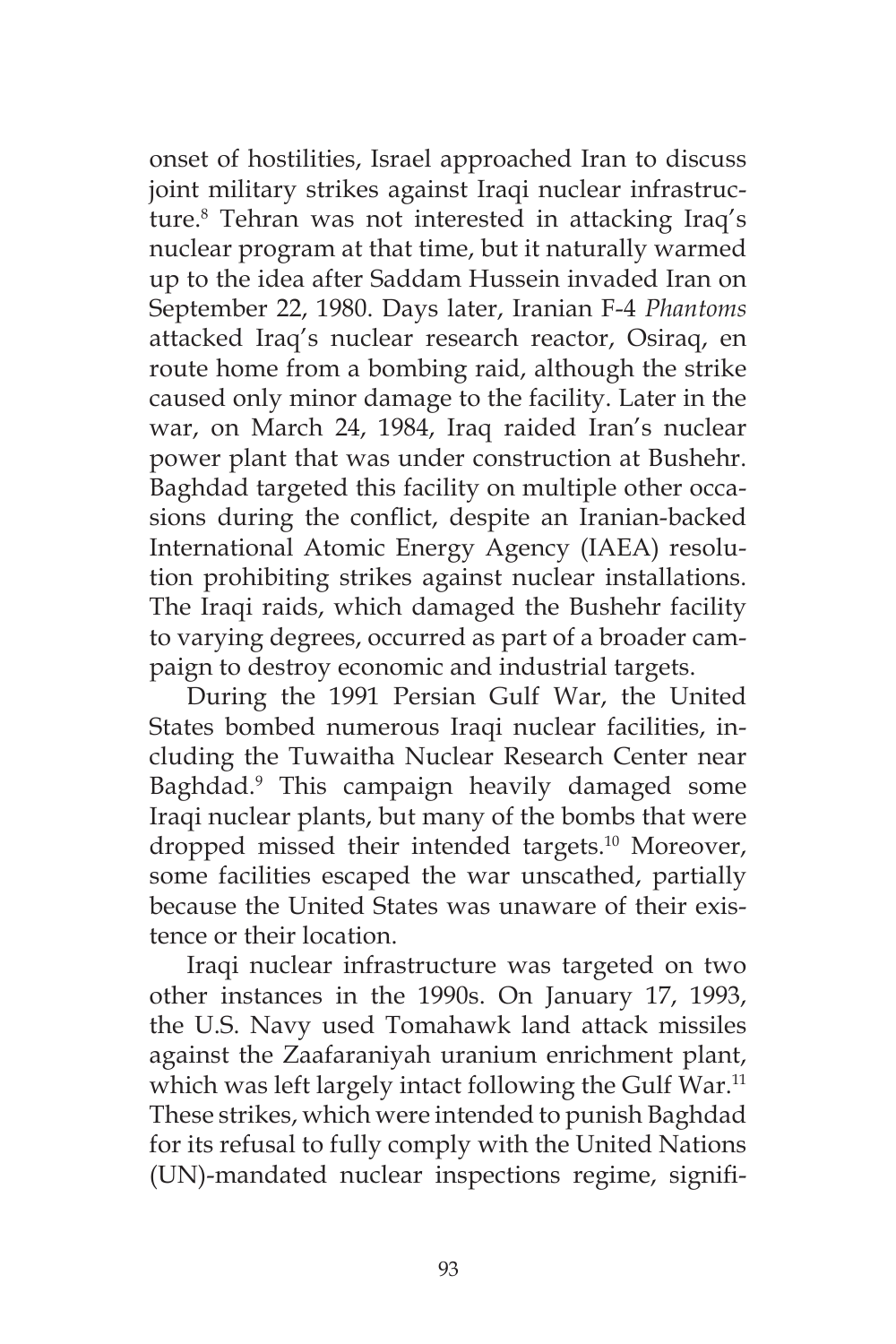cantly curtailed Iraq's electromagnetic isotope separation program.12 Then, in December 1998, the United States and Great Britain launched Operation DESERT FOX, a campaign that was intended to degrade Iraq's weapons of mass destruction (WMD) capabilities. Despite the stated objective of the operation, it appears that only one facility relevant to Baghdad's nuclear program was targeted: a plant housing machine tools relevant for centrifuge development.13

Israel has conducted two "bolt from the blue" raids against nuclear programs. In 1981, after Iran failed to destroy Iraq's Osiraq reactor, the Israeli Air Force bombed the facility in a mission known as Operation OPERA. This strike was successful in the sense that it destroyed Osiraq, which was widely regarded as the centerpiece of Baghdad's nuclear program, although other aspects of this raid's effectiveness are still debated.<sup>14</sup> More recently, in September 2007, Israel bombed a Syrian reactor at al Kibar that had yet to become operational. The plant, being built with assistance from North Korea, was heavily damaged as a result of the Israeli strike.<sup>15</sup> After the raid, Syria bulldozed what was left of the site in an apparent effort to prevent others, particularly the IAEA, from obtaining additional information about the plant.<sup>16</sup> Few leaders condemned the Israelis for using preventive military force, leading some to conclude that the international community secretly welcomed the destruction of the Syrian nuclear facility.17

On a number of other occasions, countries seriously considered attacking nuclear programs but ultimately did not strike.<sup>18</sup> Egypt had plans to destroy Dimona, Israel's main nuclear facility, during the 1967 crisis, possibly with assistance from the Soviet Union.19 Indian Prime Ministers Indira Gandhi (in 1982 and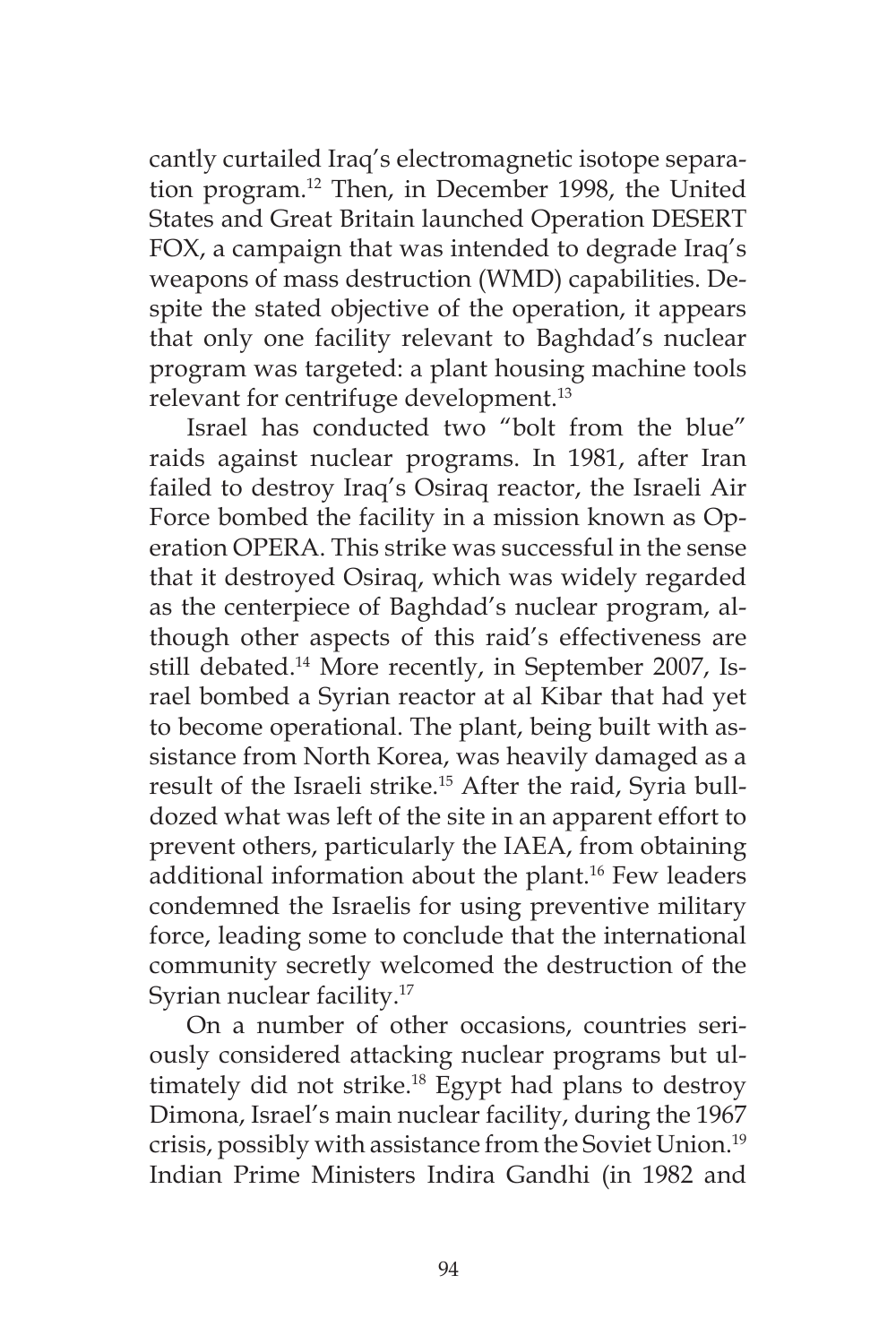1984) and Rajiv Gandhi (in 1986-87) actively sought to destroy the Pakistani enrichment plant at Kahuta in a joint operation with Israel.<sup>20</sup> Indira Gandhi even approved plans for a preventive strike, but the raid was called off at the "last minute."21 Pakistani officials likewise considered attacking nuclear installations in India during the  $1984$  crisis.<sup>22</sup> In a lesser-known case, the Soviet Union considered preventive strikes against South Africa in the 1970s when Moscow detected apparent preparations for a nuclear test. The Soviet Union approached the United States and asked for assistance in attacking the Y Plant, one of South Africa's key nuclear installations.<sup>23</sup> Washington did not respond positively to this overture.

The United States did, however, strongly consider using military force to delay nuclear proliferation on other occasions. In the early-1960s, some in Washington feared that China would soon become the world's fifth nuclear power.<sup>24</sup> President John F. Kennedy, in particular, was deeply concerned about the prospect of a Chinese bomb and seriously considered using military force to frustrate Beijing's nuclear program. The options that were put on the table included the use of tactical nuclear weapons against Chinese nuclear facilities, as well as employing Taiwanese saboteurs to infiltrate the mainland and destroy key plants.<sup>25</sup> U.S. officials ultimately chose not to attack, and Beijing conducted its first nuclear test in 1964.

Washington likewise considered using force during the 1994 North Korean nuclear crisis.<sup>26</sup> This crisis began when the IAEA detected irregularities at North Korean nuclear plants and called for the UN Security Council to authorize a special inspections regime, leading Pyongyang to announce its withdrawal from the Nuclear Nonproliferation Treaty (NPT). Some U.S.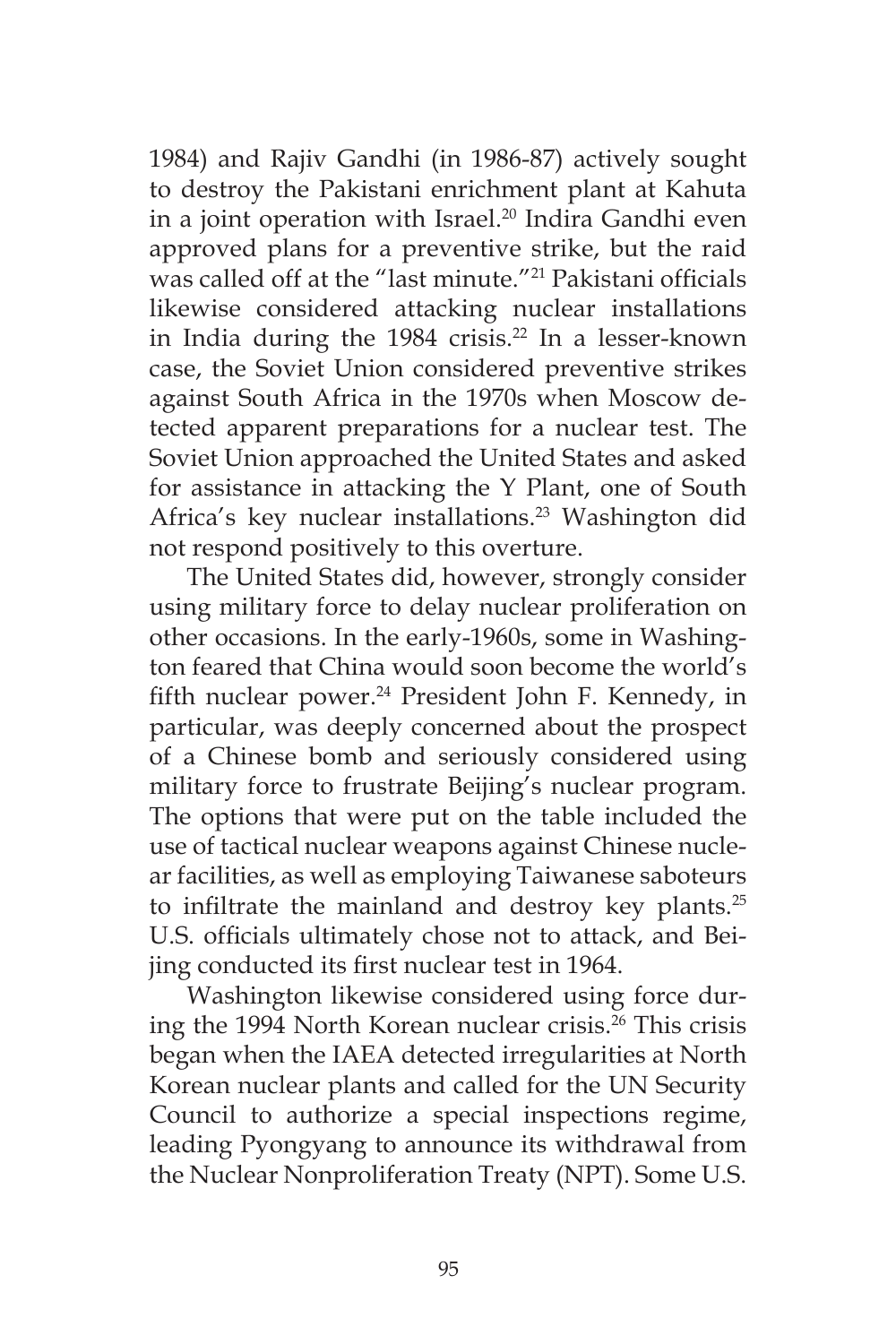officials believed that military action could reduce the threat posed by North Korea's nuclear program. For example, Secretary of Defense William Perry later indicated, "We believed that the nuclear program on which North Korea was embarked was . . . dangerous, and were prepared to risk a war to stop it."<sup>27</sup> Any American operation against North Korea would likely have involved cooperation from South Korea, which had seriously considered raiding nuclear facilities at Yongbyon as early as 1991. In the end, a diplomatic bargain known as the Agreed Framework brought a (temporary) end to the crisis.28

Iran's nuclear program has also raised the prospect of preventive military action. Some elites in Washington and Jerusalem have recently called for military raids against Tehran's nuclear facilities. President Barack Obama has not publicly threatened to bomb Iranian nuclear facilities, but he has said that "all options are on the table," and that the option of last resort is the "military component."29 Israeli officials, including Prime Minister Benjamin Natanyahu, have more forcefully advocated for military strikes. Speaking about the prospect of attacking Iran, Natanyahu said, "None of us can afford to wait much longer.... I will never let my people live in the shadow of annihilation."30 Officials outside of the United States and Israel—including Saudi King Abdullah—have similarly voiced support for preventive raids against Iran's nuclear infrastructure. It remains to be seen, however, whether Israel or the United States will take military action against Iran.

In the cases previously mentioned, the target state had yet to acquire nuclear weapons. Does the danger of preventive war disappear once a potential target assembles a nuclear arsenal? Kenneth Waltz, a promi-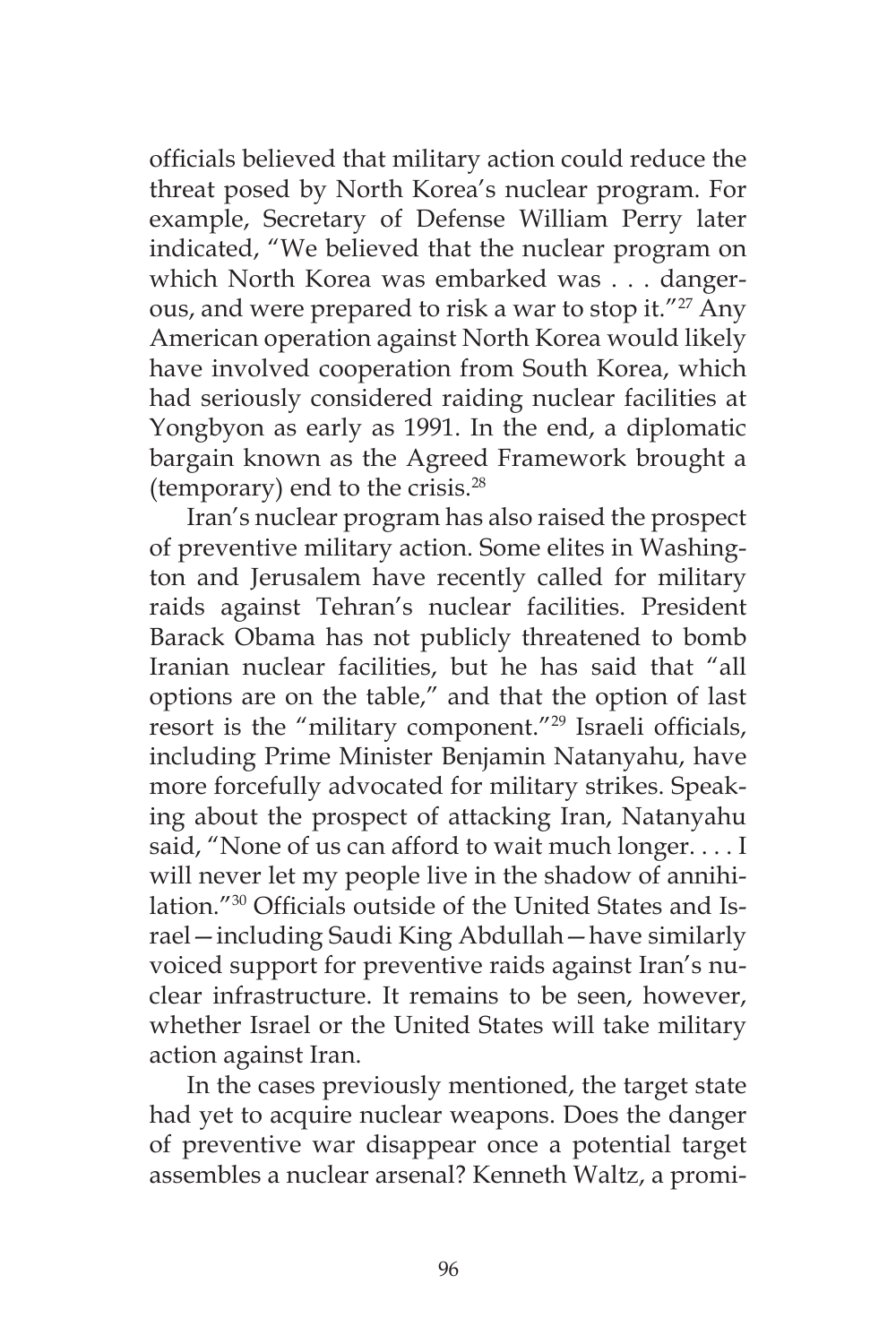nent proponent of "nuclear optimism," maintains that "preventive strikes against states that have, or may have, nuclear weapons are hard to imagine."31 It is true that attacks against nuclear states are potentially more dangerous than strikes against states that are still non-nuclear. However, countries have occasionally considered raiding nuclear infrastructure in states that possessed nuclear arsenals. Some elites in the United States called for preventive strikes against the Soviet Union during the 1950s.<sup>32</sup> The Soviet Union seriously contemplated striking Chinese nuclear facilities during the 1969 border crisis.<sup>33</sup> Libya hoped to launch a retaliatory raid against Israel's Dimona plant following the 1981 Osiraq strike. Tripoli sought cooperation to implement such a strike from Iraq and the Soviet Union, both of whom expressed little interest in attacking Israel.<sup>34</sup> Iraq did, however, launch Scud missiles at Dimona during the 1991 Persian Gulf War, but they did not come close to hitting the target.<sup>35</sup>

### **WHY COUNTRIES ATTACK**

The preceding discussion underscores that concerns about nuclear proliferation have occasionally led to preventive strikes against nuclear facilities. Why do countries attack or consider attacking nuclear plants in other states? Prior research has shown that states are more likely to target nuclear programs when they are highly threatened by the target state's potential acquisition of nuclear weapons.<sup>36</sup> Two main factors shape this threat perception: violent interstate conflict and the proliferator's regime type.<sup>37</sup>

Nuclear proliferation can be especially threatening to states that fear that they could be targeted with the bomb. The likelihood of nuclear use is generally low,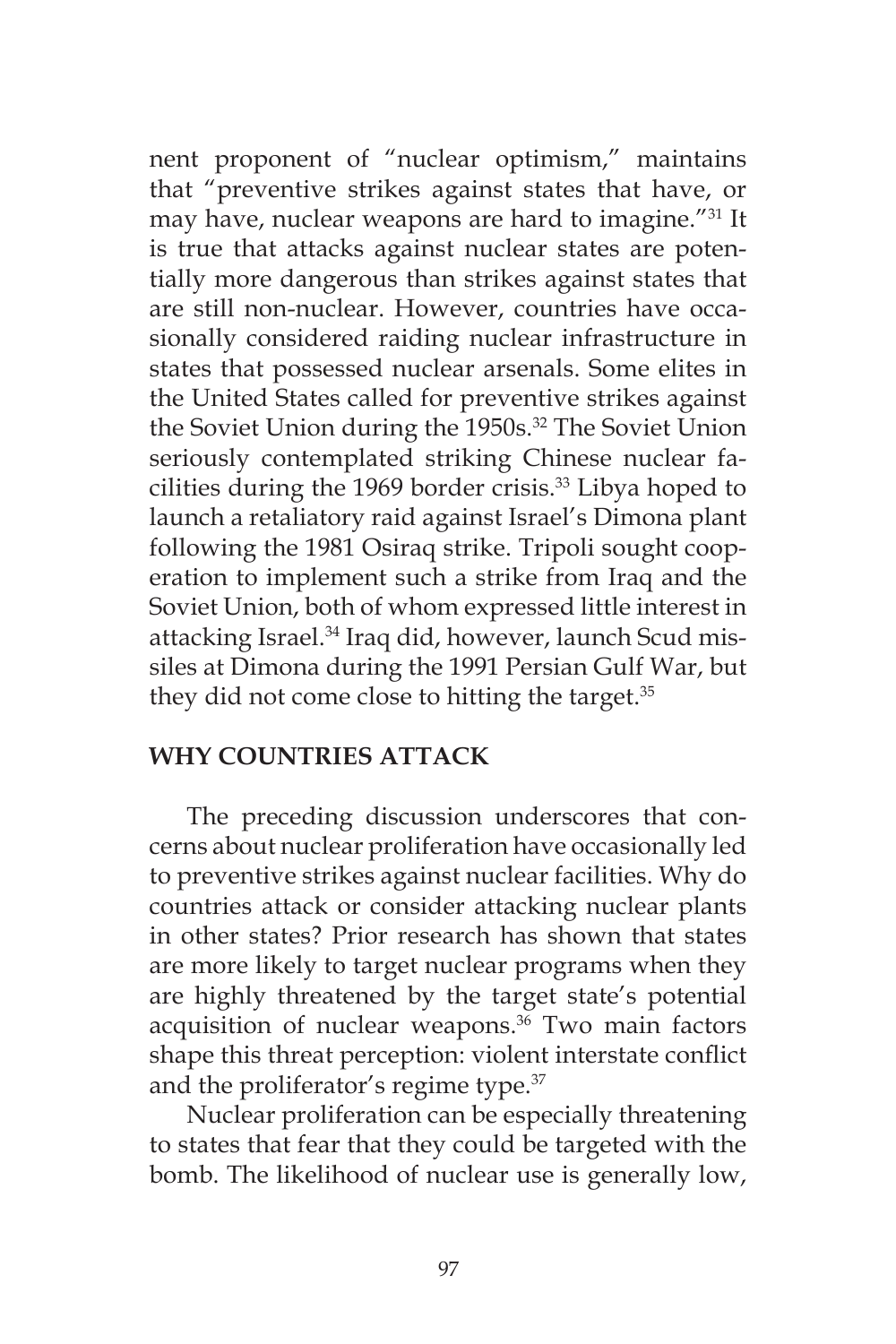and nuclear weapons have not been used in war since the bombings of Hiroshima and Nagasaki, Japan, in 1945. However, a history of bad relations among states can increase fears of a future nuclear attack, perhaps leading to the perception that a rival's acquisition of the bomb poses an existential threat. For example, some Israeli officials viewed the Iraqi nuclear program as a threat of the highest magnitude, in part because Iraq fought against Israel in the 1948 War of Independence and the 1973 Yom Kippur War.<sup>38</sup> As Prime Minister Menachem Begin proclaimed shortly after the strike against Osiraq in 1981:

If we stood by idly . . . Saddam Hussein would have produced his three, four, five bombs. . . . Then, this country and this people would have been lost. . . . Another Holocaust would have happened in the history of the Jewish people.<sup>39</sup>

States are substantially less threatened when their nonrivals pursue nuclear weapons. Attacks against nuclear infrastructure are therefore unlikely in the absence of hostile relations—even when states are far from friendly. Algeria, for instance, may have coveted nuclear weapons,<sup>40</sup> and Algiers was one of the last capitals to consider normalizing relations with Israel.<sup>41</sup> Yet, Israel did not raid Algeria's nuclear plants, in part because the absence of major war between the two countries lessened the threat posed by an Algerian bomb.<sup>42</sup> Needless to say, attacks become exceedingly unlikely when the potential attacker and target are military allies. It is unthinkable, for instance, that the United States would have attacked British nuclear facilities in the early-1950s to delay London's ability to build the bomb.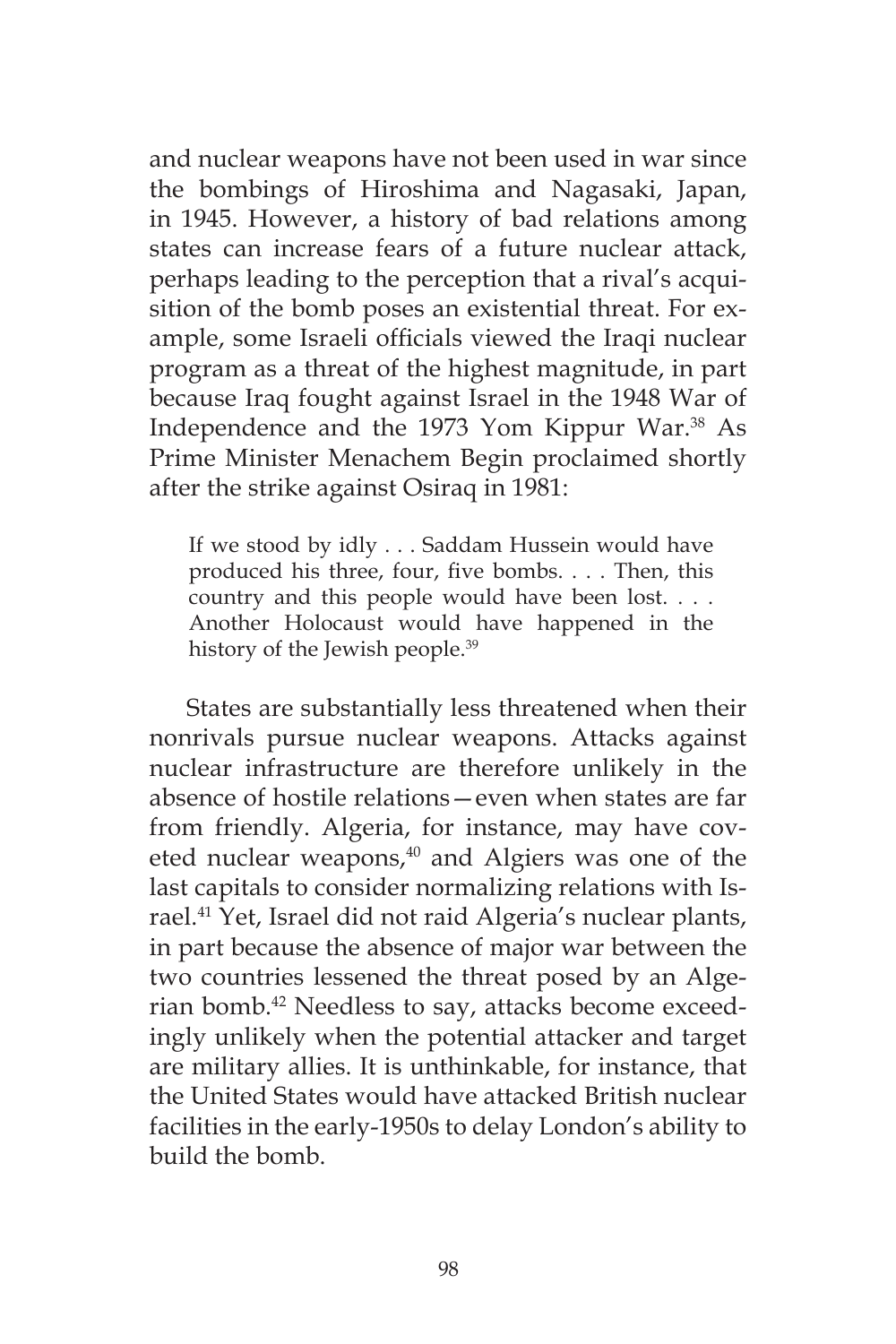A country's regime type also affects the degree to which other states are threatened by its nuclear program. Highly authoritarian proliferators are more likely than democracies to be attacked. Indeed, all of the strikes against non-nuclear weapons states had a nondemocratic target even though many democracies thought about building (or built) the bomb (e.g., Australia, Britain, France, and India). Why is this the case?

Democratic leaders are constrained by domestic institutions such as legislatures and judiciaries, which can limit capricious foreign policy decisions and promote compliance with international norms.<sup>43</sup> Authoritarian countries, on the other hand, often have less respect for norms because of opaque institutions and relatively little domestic accountability. Autocrats might thus be more likely to threaten other states with nuclear weapons, use the bomb first during a crisis, or engage in other provocative actions. Concerns such as these can motivate states to use military force to delay proliferation. For example, U.S. National Security Advisor Brent Scowcroft believed that Saddam Hussein's "notoriously mercurial" behavior magnified the threat of an Iraqi bomb and helped justify targeting Baghdad's nuclear program during the Persian Gulf War.44 President George W. Bush likewise believed that the world should not allow Iran to acquire nuclear weapons because Tehran has a "nontransparent" government, implying that its regime type heightens the risk of aggressive or unpredictable behavior.<sup>45</sup>

Aside from the perceived threat posed by the target's nuclear program, two other general considerations may also affect the likelihood of preventive strikes.<sup>46</sup> First, potential attackers are likely to consider whether raids against nuclear facilities could be successful. The likelihood of success depends partially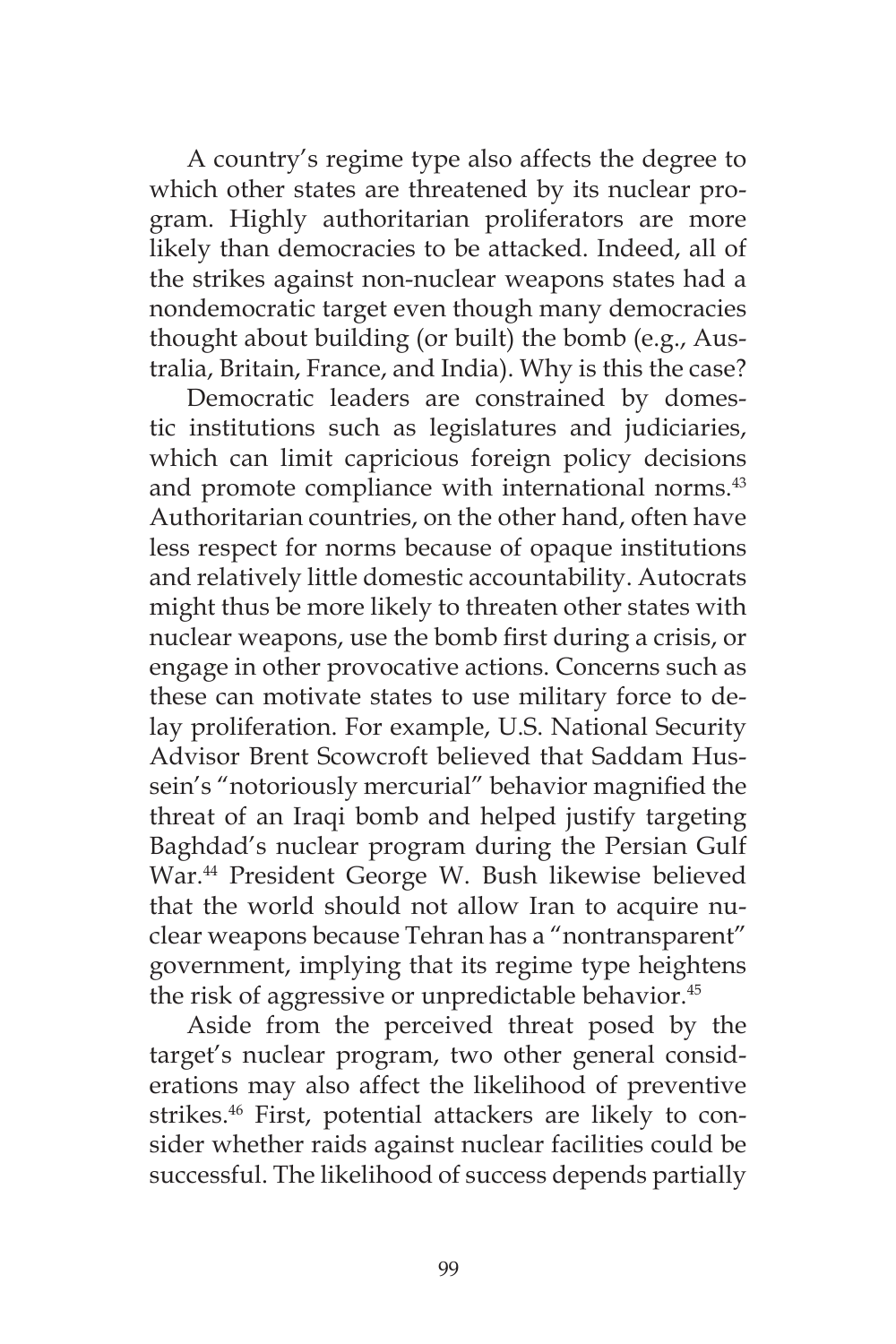on the military capabilities of the attacker. Weak states will often be unable to destroy their enemies' nuclear programs in the absence of cooperation from their allies. For instance, although Zambia may have been threatened by the prospect of a South African bomb in the 1970s, it would have struggled mightily to successfully destroy the relevant facilities on its own, decreasing the odds that officials in Lusaka would even consider the military option.

The number of nuclear facilities that the target possesses also influences the likelihood that raids against nuclear programs will be successful. Iraq and Syria each possessed one main chokepoint facility at the time that they were attacked, and neither state was on the verge of building nuclear weapons. Israel therefore needed only to destroy a single facility to delay proliferation in these two cases. This situation becomes more complex, however, when potential targets have well-developed nuclear programs. Iran, to cite one example, has multiple facilities that would probably need to be destroyed to curtail significantly its nuclear program: the uranium enrichment facilities at Natanz and Qom, the heavy water production facility at Arak, the uranium conversion center at Isfahan, the Bushehr nuclear power plant, and the Tehran research reactor. This does not mean that it is impossible for Israel or the United States to delay successfully Iran's nuclear program using military force, but the probability of success is substantially lower relative to a scenario in which Iran possessed a single nuclear chokepoint.<sup>47</sup>

Second, the costs of raiding nuclear programs could deter countries from attacking. States may be unlikely to attack if they believe that a limited preventive strike would lead to a large-scale war or produce other undesirable outcomes. For example, the United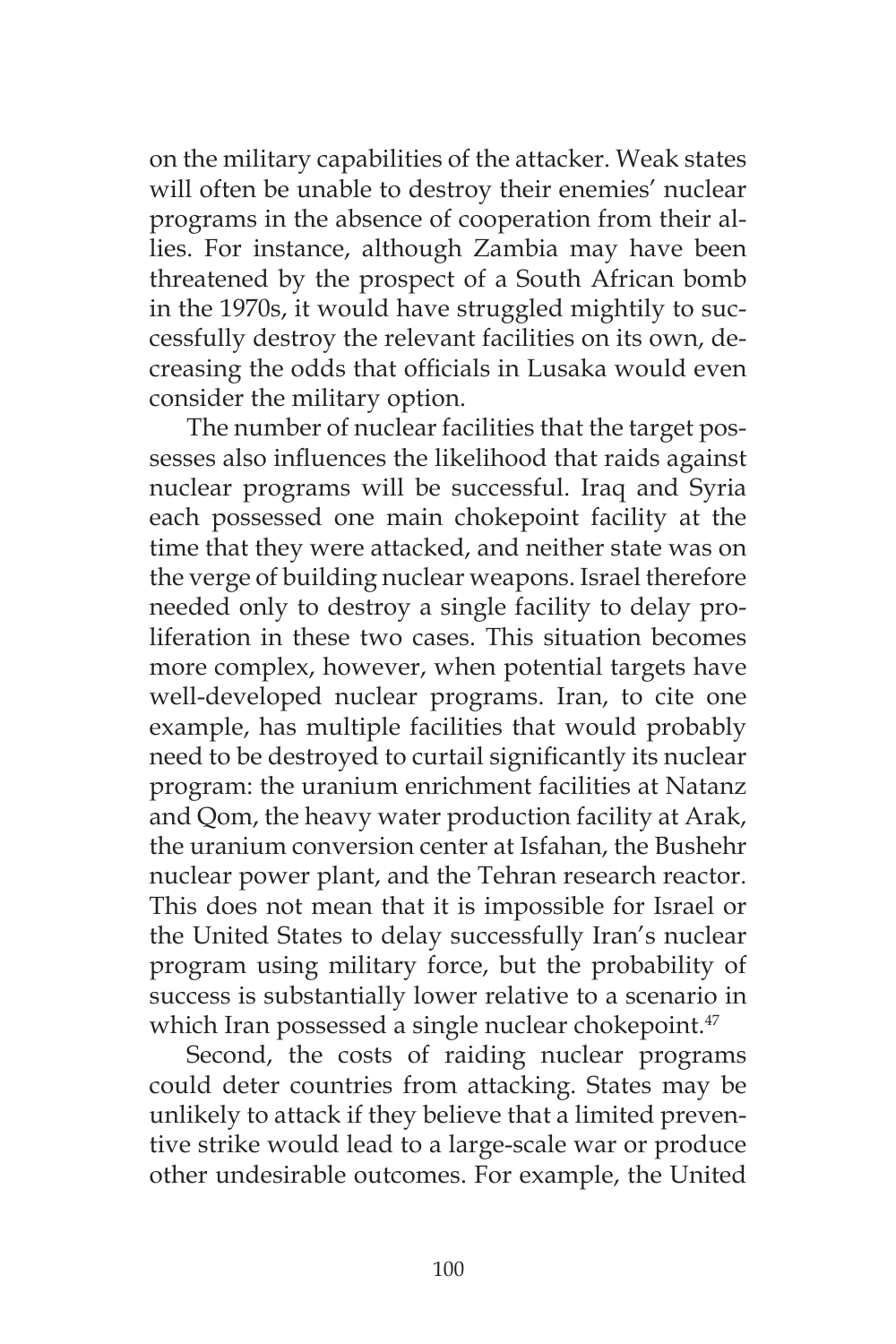States refrained from bombing Chinese and North Korean nuclear facilities in part because officials in Washington believed that the military costs of such operations were too high. Concerns about costs have also influenced the debate about how to respond to Iran's nuclear program. U.S. officials that are considering bombing Iran's nuclear facilities today must wrestle with the possibility that Tehran could retaliate by closing the Strait of Hormuz or engage in other actions that threaten core U.S. politico-strategic interests.<sup>48</sup>

States may also worry about the normative costs of targeting nuclear programs. There is an international norm against the preventive use of force, and Article 56 of Protocol I Additional to the Geneva Conventions (1977) specifically prohibits the targeting of nuclear plants. Thus, states might be deterred from using military force by the prospect of political or economic isolation. One reason that India ultimately refrained from bombing Pakistan's Kahuta enrichment plant in the 1980s was because officials in New Delhi feared that "the international community would condemn us."49 Similarly, after Israeli Prime Minister Ehud Olmert asked President George W. Bush to bomb Syria's al Kibar reactor during a 2007 phone conversation, Bush concluded that the normative and political costs were too great. As he recounted in his memoir:

As a military matter, the bombing mission would be straightforward. The Air Force could destroy the target, no sweat. But bombing a sovereign country with no warning or announced justification would create severe blowback.<sup>50</sup>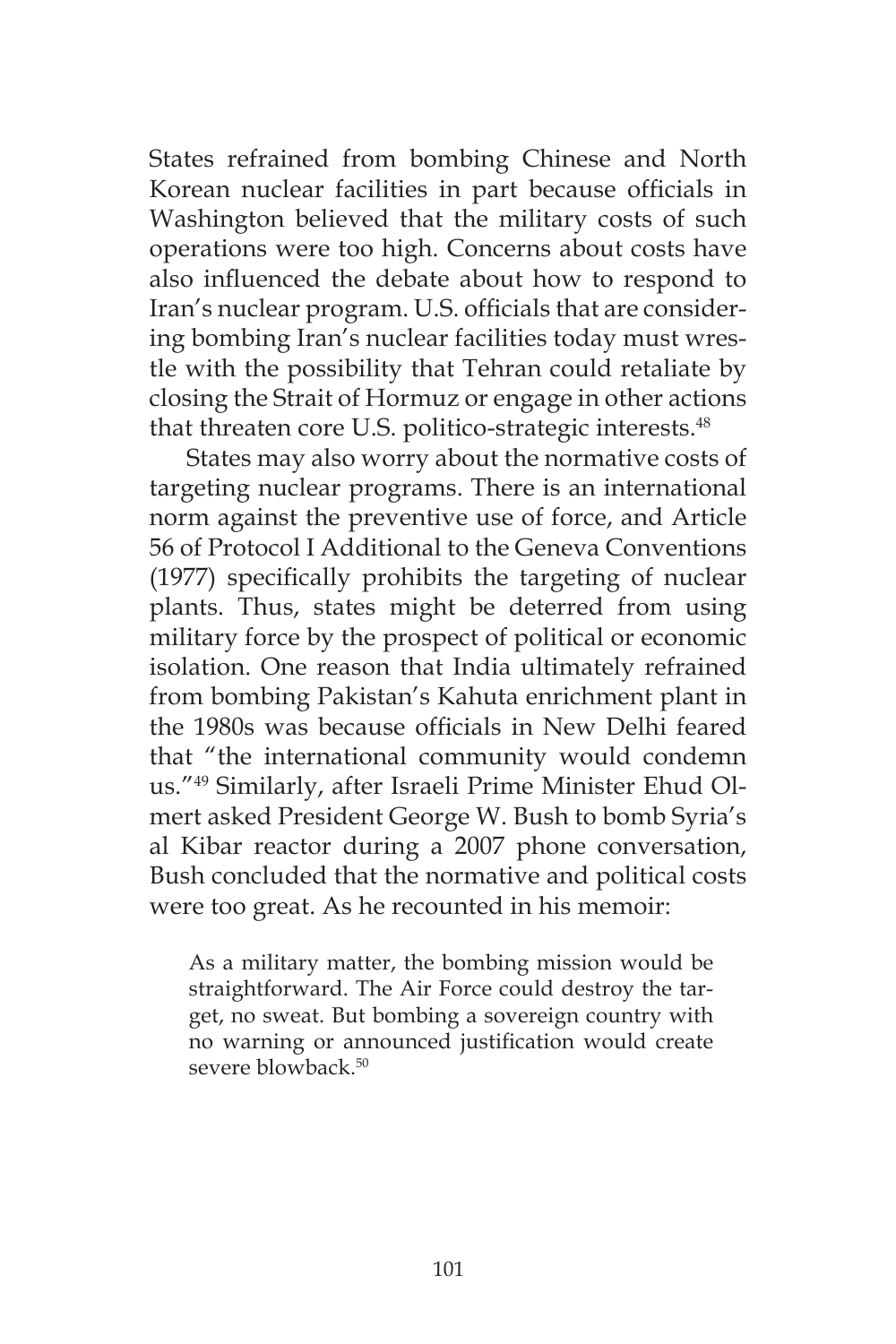# **DISCUSSION AND CONCLUSION**

Scholars have previously argued that nuclear weapons programs are dangerous, in part because they can lead to preventive war.<sup>51</sup> This chapter lends credence to this argument by identifying numerous historical cases in which countries attacked or considered attacking nuclear programs. I have also articulated the conditions under which nuclear weapons programs are likely to lead to military strikes. When the potential attacker and the target have a history of violent conflict—and when the target state is authoritarian—preventive strikes are considerably more likely.52 Other factors may also affect the use of force, but the perceived threat posed by the target's acquisition of the bomb is among the most important in triggering interest in preventive military action. This implies that nuclear weapons programs can be destabilizing, at least under certain conditions. Those interested in conflict management would therefore do well to engage in more diplomacy aimed at limiting the onset of new nuclear weapons programs.

One might dispute this conclusion, however, on the grounds that the violence caused by nuclear programs to date has been relatively minimal. Outside of ongoing interstate wars, nuclear facilities have been bombed on just a handful of occasions. During the Osiraq raid, the highest profile attack against a nuclear facility, only 10 Iraqi soldiers and one French civilian were killed.53 Although it is important not to exaggerate the threat posed by nuclear weapons programs, the danger of preventive force should not be dismissed due to the modest amount of violence caused by the attacks discussed in this chapter. First,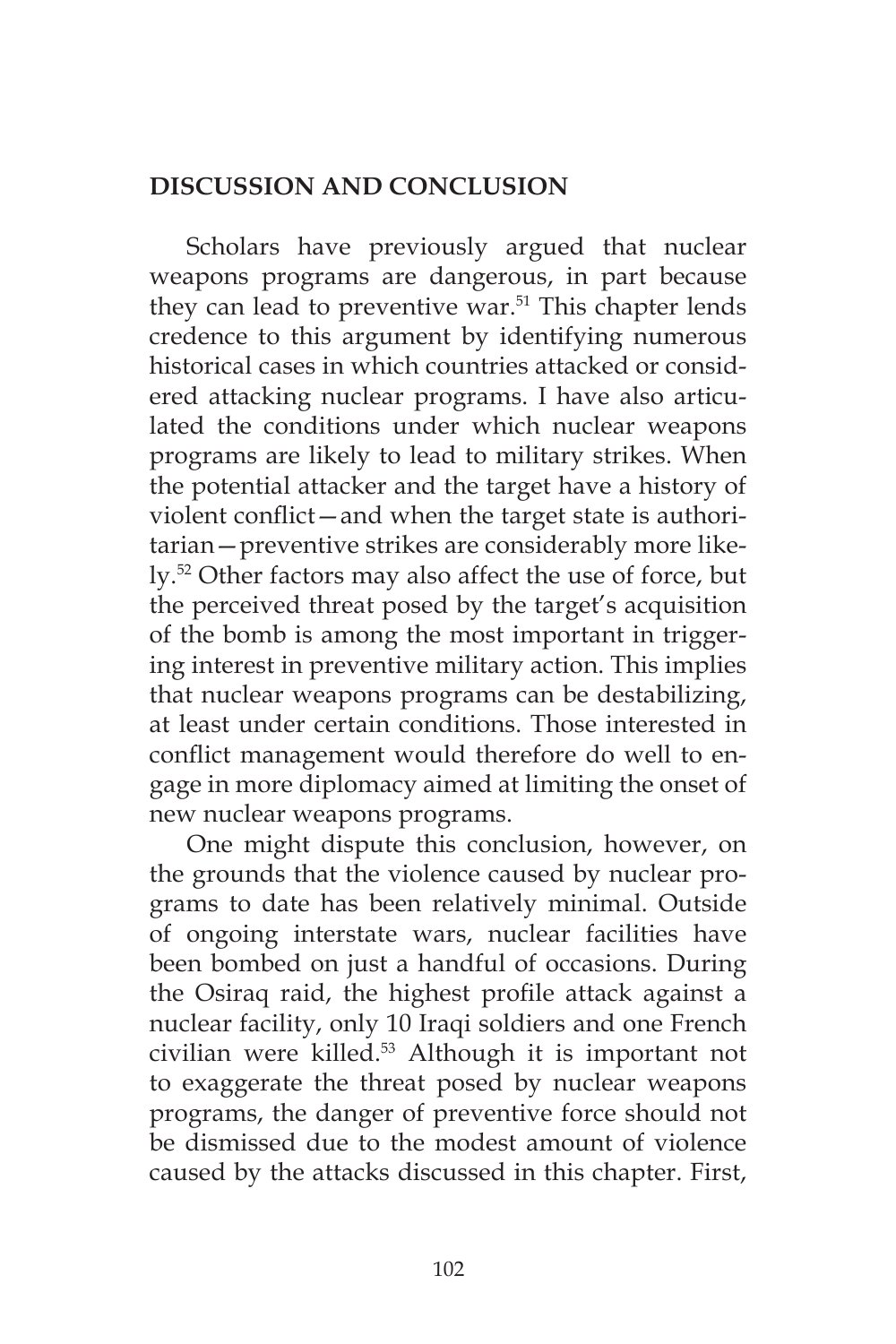there were a number of close calls—particularly in South Asia—where attacks were strongly considered but ultimately not conducted. Had Indira Gandhi followed through on her initial decision to attack Kahuta, it is possible, and perhaps likely, that war would have resulted between India and Pakistan. Second, attacks against nuclear programs could occur more frequently—and become deadlier—in the future, particularly if there are doubts about whether states pursuing the bomb would act as "responsible" nuclear powers.<sup>54</sup>

Compounding matters further, interest in nuclear energy is growing around the world—despite the March 2011 accident at Japan's Fukushima nuclear power plant—as part of a movement that some have labeled the "nuclear renaissance."55 Although existing research tends to downplay the strategic effects of nuclear energy,<sup>56</sup> there is a growing recognition among scholars that nuclear programs could raise the risk of international conflict even when they are "peaceful" in nature.57 This is in part because the development of a civilian nuclear program in one state might provide incentives for others to launch preventive strikes.

There is precedent for using military force against civilian facilities. Iran's Bushehr nuclear power plant—bombed during the Iran-Iraq War—was being built with assistance from West Germany to produce electricity. Osiraq was also technically a civilian facility. The reactor was supplied by France exclusively for peaceful purposes and placed under IAEA safeguards, meaning that it should have been difficult for Iraq to use Osiraq for military purposes. Many policymakers and analysts therefore condemned the Israeli strike and interpreted it as an indictment of the nonproliferation regime. For example, Sigvard Eklund, Director General of the IAEA, stated, "The Israeli attack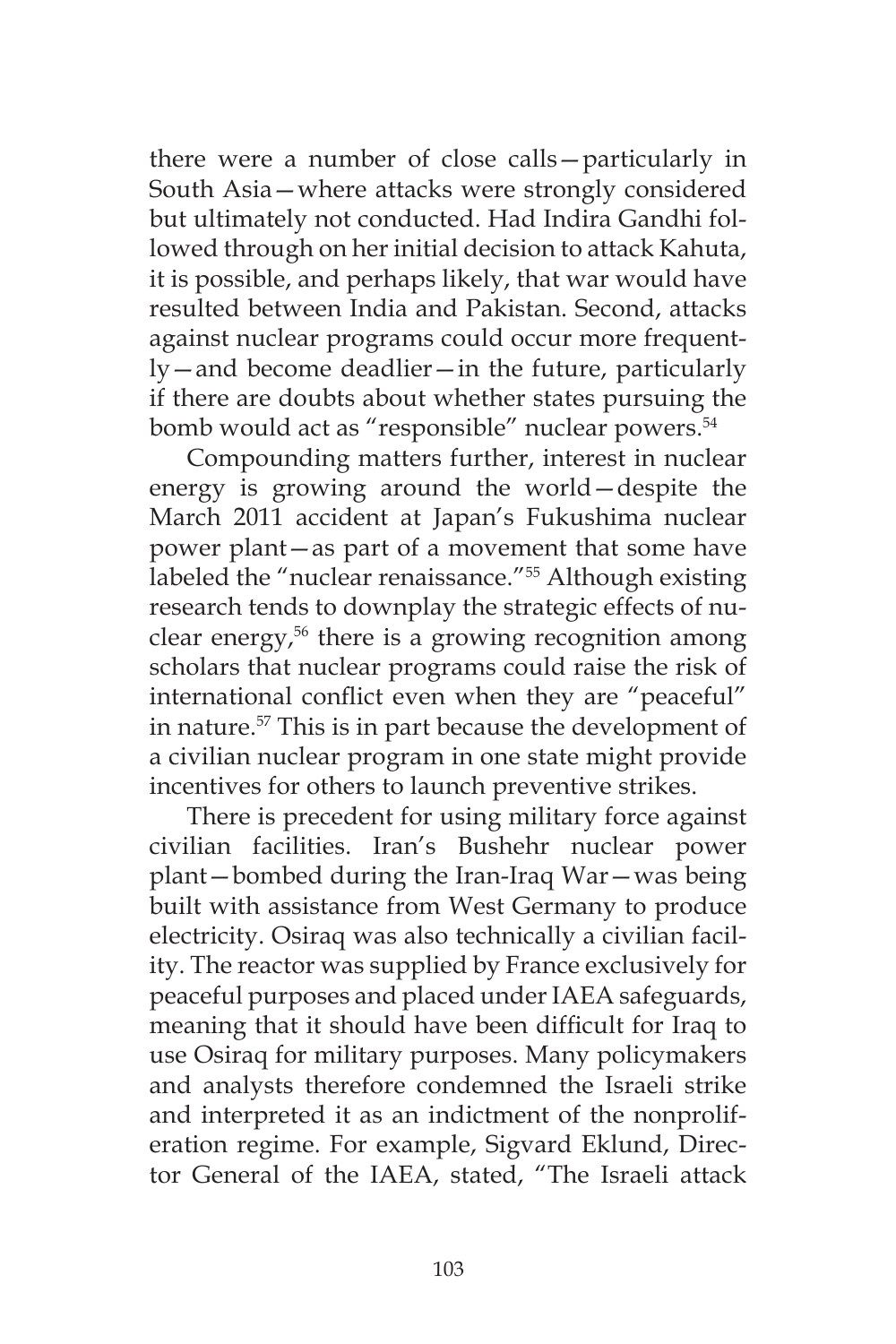on Iraq's nuclear research center was also an attack on the Agency's safeguards."58 Why would countries have incentives to bomb civilian nuclear plants?

Nuclear facilities are dual use in nature, meaning that they can serve civilian or military purposes. Reactors can be employed to produce medical isotopes or to help meet a country's energy needs by producing electricity. These same facilities, however, also provide a potential source of plutonium for nuclear weapons. This so-called dual-use dilemma means that countries can draw on civilian nuclear programs to augment their military capabilities. India, for example, used a civilian research reactor supplied by Canada in the 1950s to conduct its first nuclear test in 1974. France similarly built between 63 and 250 nuclear weapons using plutonium that was produced in civilian power plants.<sup>59</sup> Examples such as these are not uncommon. Recent research shows that, on average, states that receive foreign assistance in developing peaceful nuclear programs are statistically more likely than states that do not receive atomic aid (or receive lower levels of assistance) to pursue and acquire nuclear weapons—especially if they later experience an international crisis.<sup>60</sup>

Therefore, when states build nuclear facilities, it is difficult for outsiders to know for certain whether the plants are meant for electricity production, the manufacture of nuclear weapons, or both. This problem is evident in the contemporary case of Iran. Many in the West suspect that Iran intends to build nuclear weapons, yet Tehran has repeatedly asserted that its program is intended only to serve peaceful ends. The oft-discussed 2007 National Intelligence Estimate (NIE) on Iran's nuclear program underscored this tension. The NIE concluded with "high confidence" that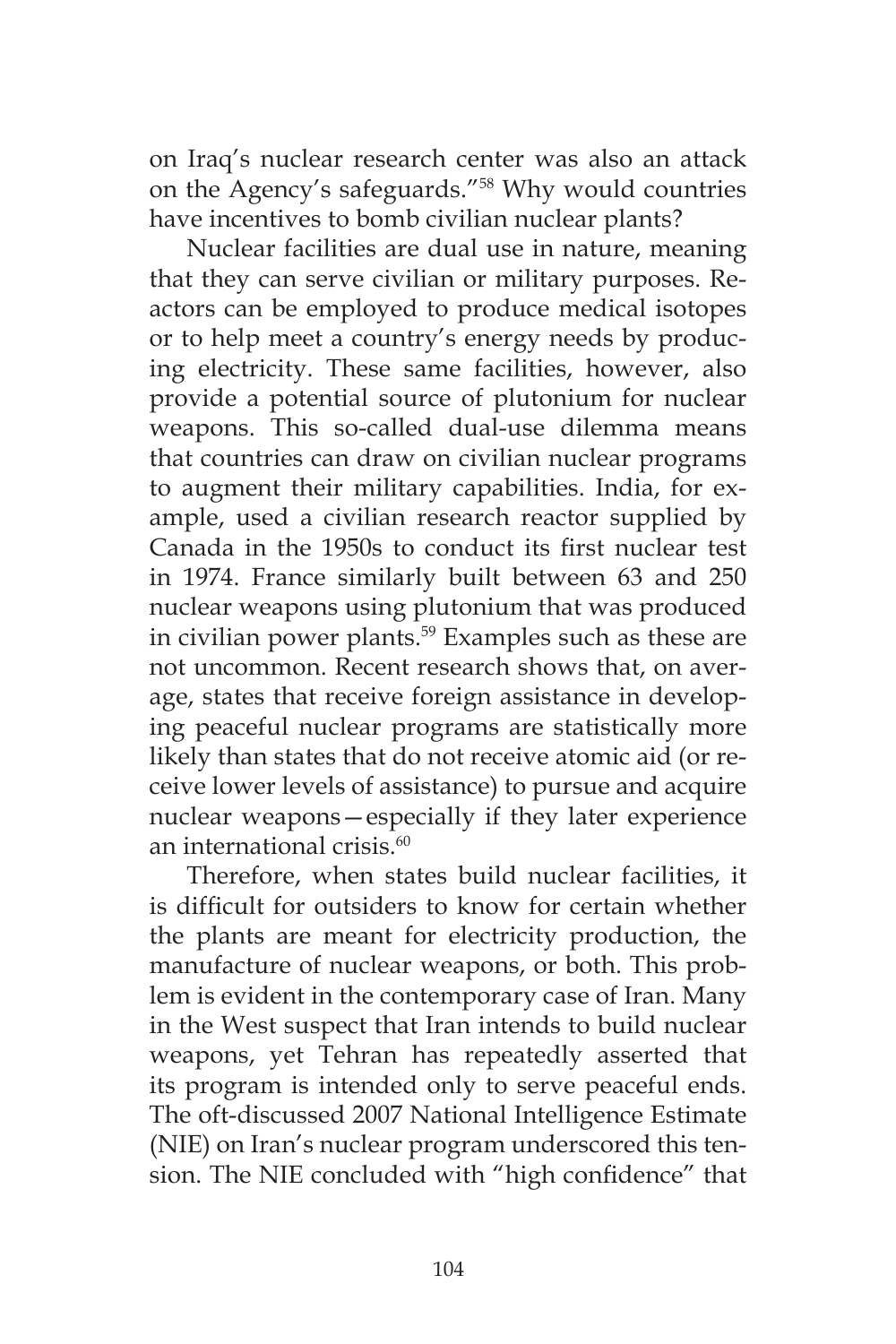Tehran halted its nuclear weapons program in 2003 but that it continued the civilian uranium enrichment program, and this program could be applied to nuclear weapons production if Iran decided to proliferate.<sup>61</sup> Countries aspiring to develop nuclear programs can use signals to convey that their intentions are peaceful.62 For instance, willingness to subject nuclear facilities to international inspections could alleviate concerns about whether a state's plants might be used to build bombs. On the other hand, states that refuse to accept measures such as the 1997 IAEA Additional Protocol (AP), which provides the Agency with greater authority to inspect nuclear sites, are likely to create ambiguity about their intentions.<sup>63</sup> One reason that some believe that Iran covets nuclear weapons is that Tehran has signed, but not ratified, the AP.

Yet, even if states accept the AP and allow the IAEA to inspect their nuclear plants, they may be unable to convince others—especially their rivals—that their intentions are peaceful. Interstate rivalries, which ensue from a history of conflict, erode trust and often cause states to adopt worst-case thinking when analyzing actions taken by others.<sup>64</sup> For example, during the height of the Cold War, seemingly every policy adopted by Moscow was viewed suspiciously in Washington, even those that were probably innocuous. This helps explain why placing Osiraq under safeguards did not stop Israel from believing that Saddam Hussein intended to use the research reactor to produce plutonium for nuclear bombs. That said, if Iraq's intentions were peaceful, Baghdad did not help its cause by making hostile statements towards Israel and engaging in other actions that raised questions about the true purpose of Osiraq.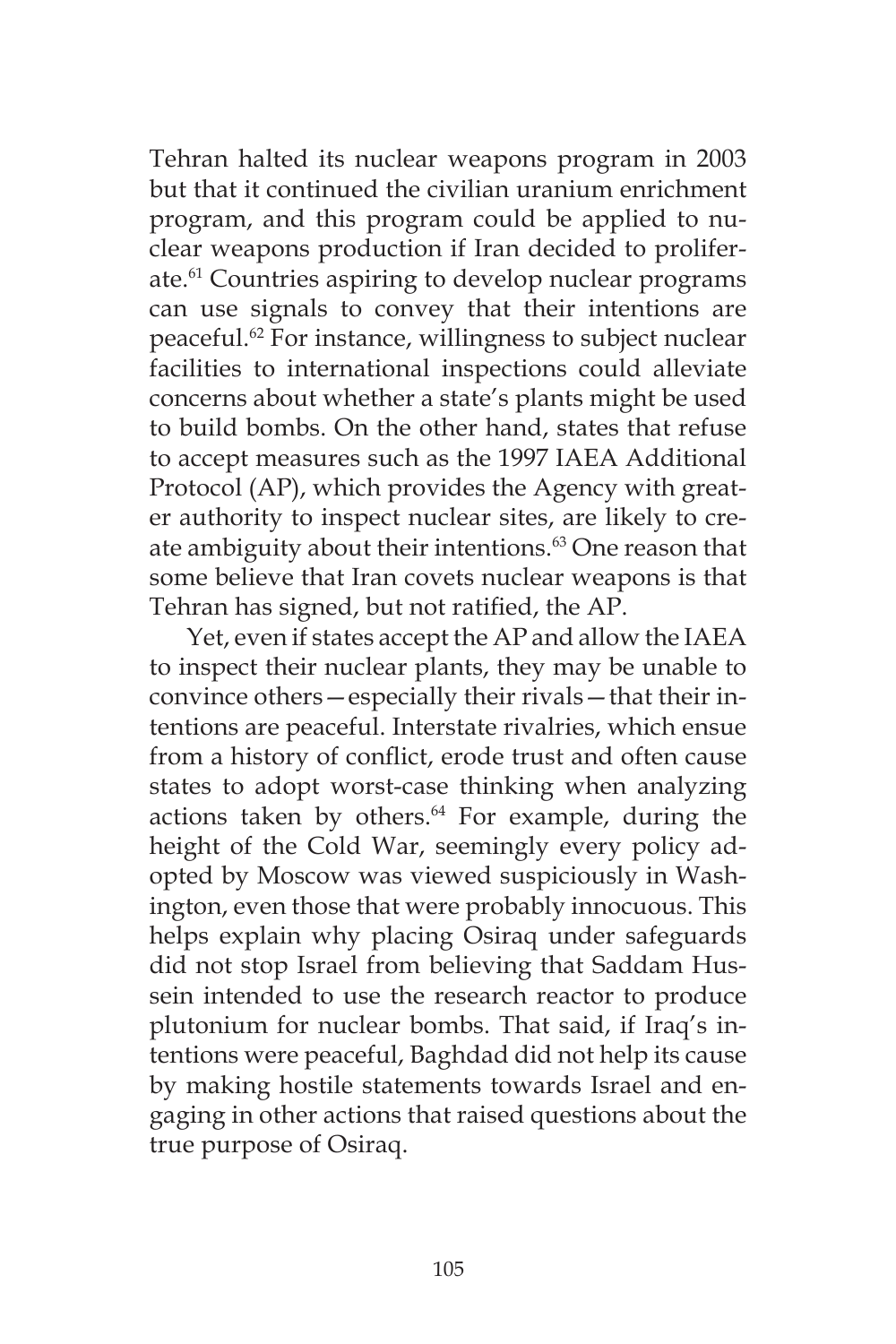The current list of nuclear energy aspirants includes states that might struggle to persuade some in the international community that they are procuring technology strictly for peaceful purposes. In the Middle East, for instance, 12 countries are considering building nuclear power plants.<sup>65</sup> Many assume that these states want nuclear energy programs as a hedge against a possible Iranian bomb. If countries such as Egypt, Jordan, Turkey, and Saudi Arabia expand their civilian nuclear programs, it may be difficult for them to convince others that their intentions are entirely harmless, even if they sincerely have little interest in nuclear weapons. This does not imply that these states will have their nuclear facilities bombed in the future, but the probability of preventive strikes may increase if nuclear technology diffuses around the globe to the degree that some predict.<sup>66</sup>

My analysis in this chapter leaves an important question unanswered: Are countries wise to target nuclear programs preventively? There is evidence that prior strikes against nuclear facilities delayed the targets' nuclear weapons programs.<sup>67</sup> However, looking into the future, policymakers should be exceedingly cautious when contemplating preventive strikes. First, the conditions that led to success in the past may not be present in the future. Importantly, many of the conditions that facilitated success in Iraq (1981) and Syria (2007) are notably absent in the case of Iran, as discussed elsewhere in this chapter.<sup>68</sup> Second, worstcase assessments about the consequences of nuclear proliferation are unwarranted. Although nuclear weapons affect international politics in some respects, they are generally poor instruments for coercion and intimidation. Based on an analysis of more than 200 militarized compellent threats<sup>69</sup> issued from 1918 to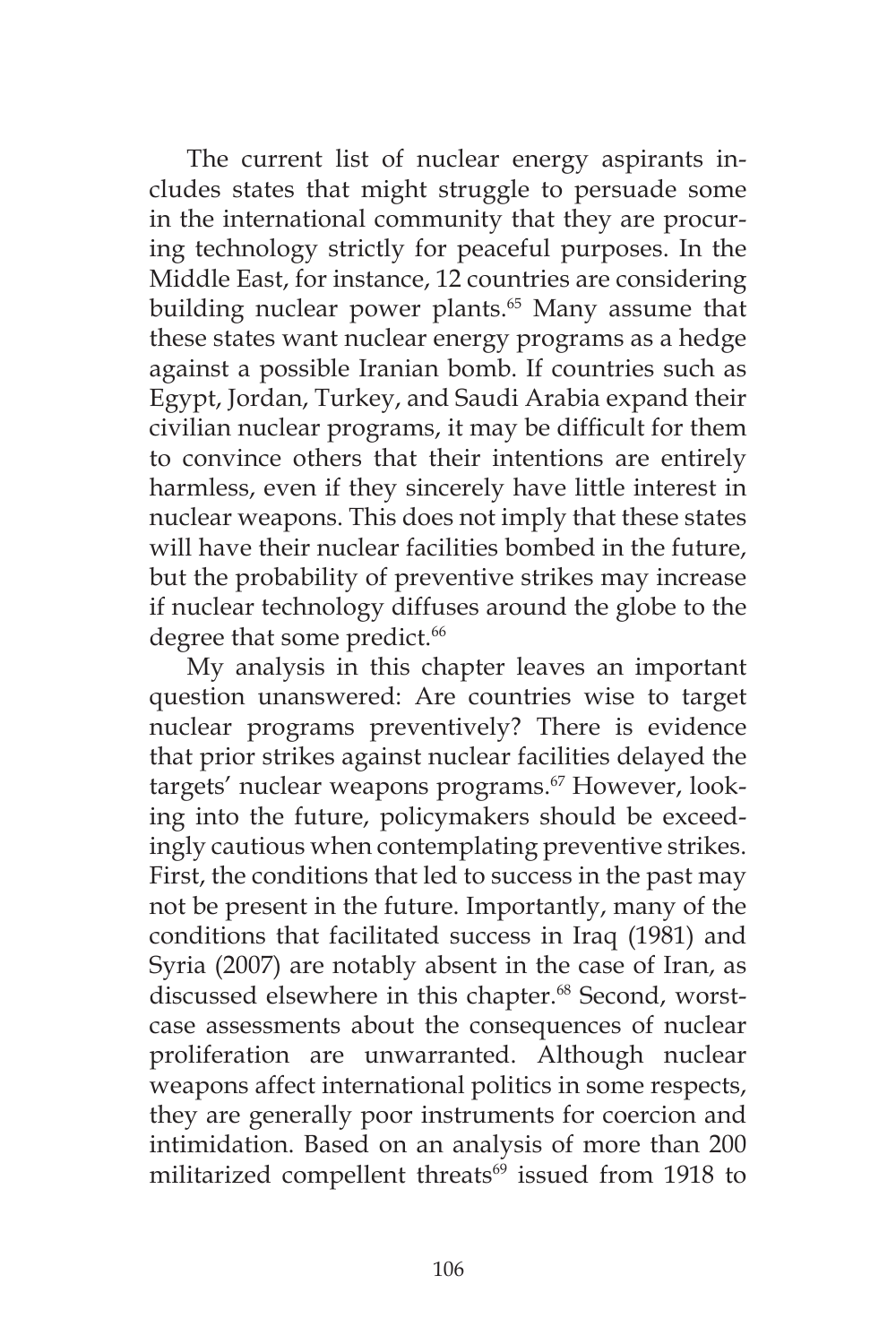2001, recent research shows that nuclear-armed states are not more likely than non-nuclear states to blackmail their adversaries successfully.<sup>70</sup> Some countries may still believe that their rival's acquisition of the bomb constitutes an existential threat, but fears about nuclear blackmail should not be used to justify preventive strikes against nuclear facilities.

In any case, history suggests that the risk of preventive war is unlikely to disappear in the future. It is therefore important for scholars to continue to examine this issue and devote greater attention to the consequences of nuclear technology diffusion more generally. Additional research in this vein could further inform enduring policy questions, such as what officials in Washington should do in response to the development of nuclear programs in countries of concern.

### **ENDNOTES - CHAPTER 4**

1. This chapter draws partially on two articles coauthored with Sarah E. Kreps. See Matthew Fuhrmann and Sarah E. Kreps, "Targeting Nuclear Programs in War in Peace: A Quantitative Empirical Analysis, 1941-2000," *Journal of Conflict Resolution,* Vol. 35, No. 6, 2010, pp. 831-859; and Sarah E. Kreps and Matthew Fuhrmann, "Attacking the Atom: Does Bombing Nuclear Facilities Affect Proliferation?" *Journal of Strategic Studies,* Vol. 34, No. 2, 2011, pp. 161-187.

2. See, for example, Scott Sagan, "The Perils of Proliferation: Organization Theory, Deterrence Theory, and the Spread of Nuclear Weapons," *International Security,* Vol. 18, No. 4, 1994, pp. 66-107.

3. Kenneth N. Waltz, "The Spread of Nuclear Weapons: More May Be Better," *Adelphi Papers,* No. 171, London, UK: International Institute for Strategic Studies, 1981.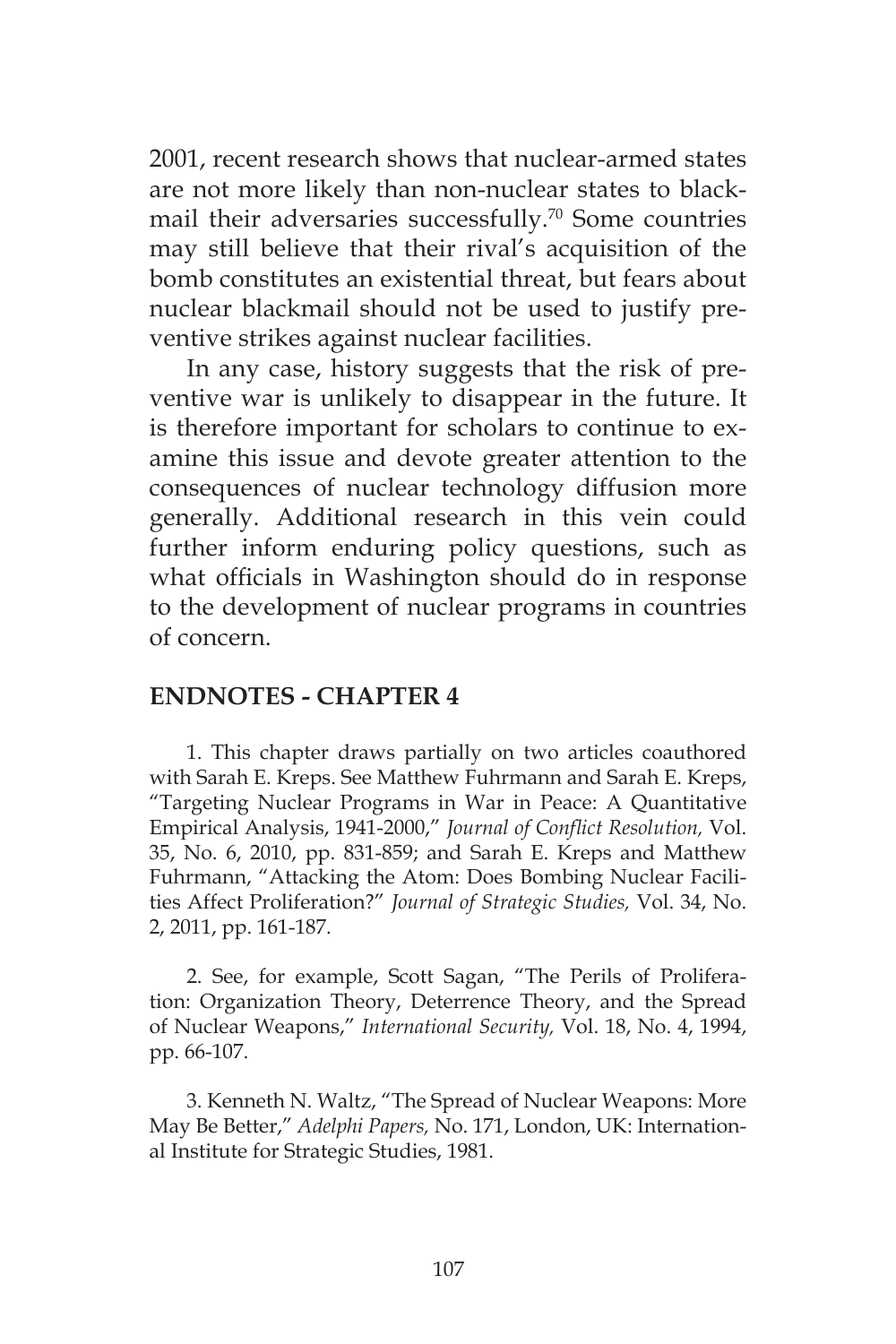4. John Mueller, *Atomic Obsession: Nuclear Alarmism from Hiroshima to Al Qaeda*, New York: Oxford University Press, 2009, p. 237.

5. See Fuhrmann and Kreps, "Targeting Nuclear Programs in War and Peace." For other surveys of the historical record, see Dan Reiter, "Preventive Attacks against Nuclear, Biological, and Chemical Weapons Programs: The Track Record," William Walton Keller and Gordon R. Mitchell, eds., *Hitting First, Preventive Force in U.S. Security Strategy*, Pittsburgh, PA: Pittsburgh University Press, 2006; and Bennett Ramberg, "Preemption Paradox," *Bulletin of the Atomic Scientists*, Vol. 62, No. 4, 2006, pp. 48-56.

6. See, for example, Per F. Dahl, *Heavy Water and the Wartime Race for Nuclear Energy*, London, UK: Taylor and Francis, 1999; Knut Haukelid, *Skis against the Atom: The Exciting, First-Hand Account of Heroism and Daring Sabotage During the Nazi Occupation of Norway*, Minot, ND: North American Heritage Press, 1989; and Thomas Gallagher, *Assault in Norway: Sabotaging the Nazi Nuclear Program*, Guilford, CT: Lyons Press, 2002.

7. Ronald Bergquist, "The Air War," *The Role of Airpower in the Iran-Iraq War*, Montgomery, AL: Air University Series, 1988, pp. 41-68; Mark Hibbs, "Bushehr Construction Now Remote after Three Iraqi Air Strikes," *Nucleonics Week*, Vol. 28, No. 48, 1987, pp. 5-6; Mark Hibbs, "Iraqi Attack on Bushehr Kills West German Nuclear Official," *Nucleonics Week*, Vol. 28, No. 47, 1987; and Dilip Hiro, *The Longest War: The Iran-Iraq War*, London, UK: Grafton, 1989, pp. 129-166, 192.

8. Amos Perlmutter, Michael I. Handel, and Uri Bar-Joseph, *Two Minutes over Baghdad*, New York: Routledge, 2003, p. xxxi.

9. *Gulf War Air Power Survey, Vol. 1: Planning and Command and Control*, Washington, DC: U.S. Government Printing Office, 1993.

10. Most of these bombs were unguided. See *Gulf War Air Power Survey.*

11. Jeremy Tamsett, "The Israeli Bombing of Osiraq Reconsidered: Successful Counterproliferation?" *The Nonproliferation*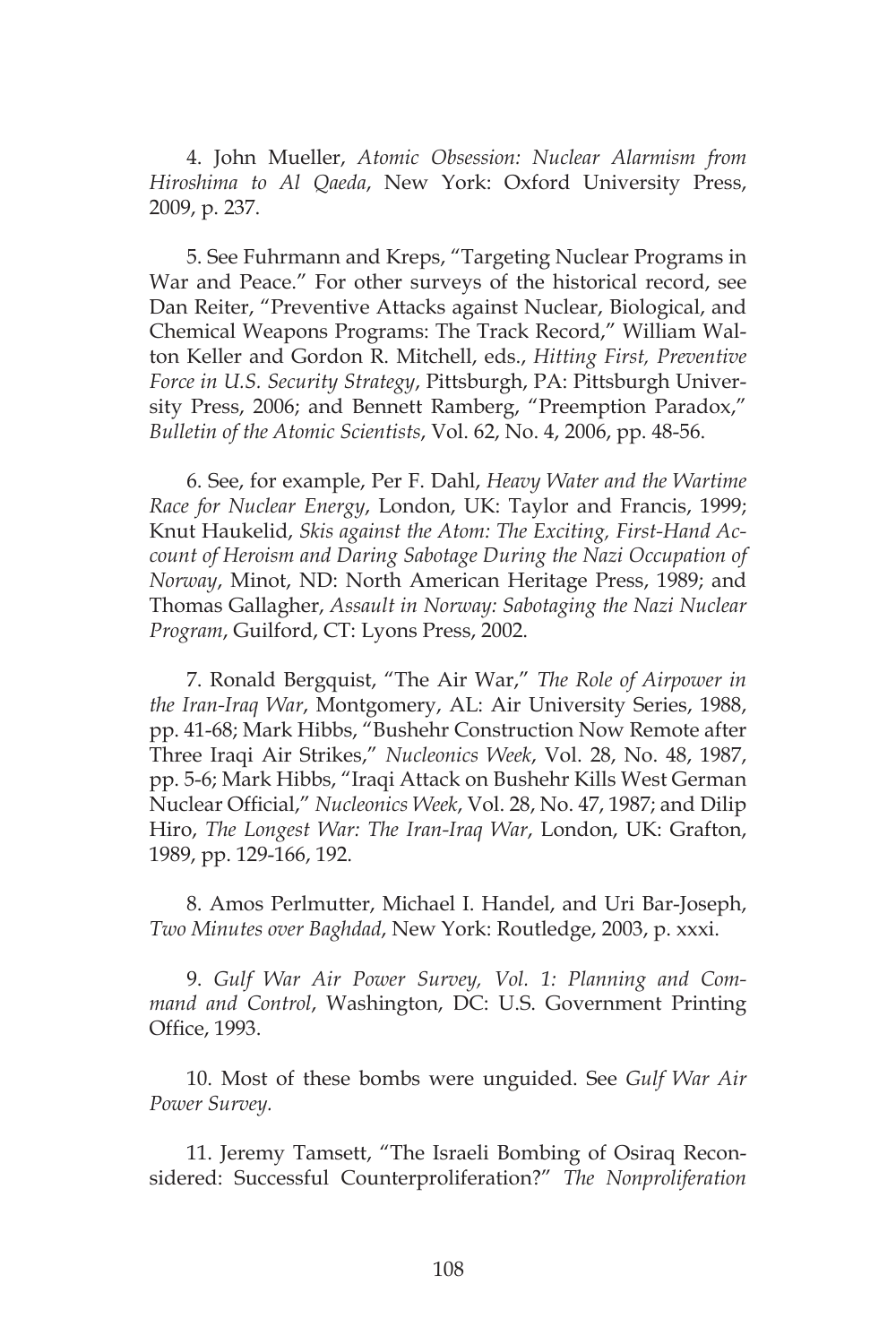*Review*, Vol. 11, No. 3, 2004, pp. 70-85; and "Zaafaraniyah," Federation of American Scientists, October 9, 2000, available from *www. fas.org/nuke/guide/iraq/facility/zaafaraniyah.htm*.

12. Tamsett, "The Israeli Bombing of Osiraq Reconsidered," p. 81.

13. Anthony Cordesman, "The Lessons of Desert Fox: A Preliminary Analysis," Washington, DC: Center for Strategic and International Studies, February 16, 1999; and Charles Duelfer, Special Advisor to the Director of Central Intelligence, *Comprehensive Report of the Special Advisor to the DCI on Iraq's WMD,* Vol. 2, Washington, DC: U.S. Government Printing Office, 2004, pp. 45-46.

14. See, for example, Tamsett, "The Israeli Bombing of Osiraq Reconsidered"; Dan Reiter, "Preventive Attacks Against Nuclear Programs and the 'Success' at Osiraq**,"** *Nonproliferation Review*, Vol. 12, No. 2, July 2005, pp. 355-371; and Kreps and Fuhrmann, "Attacking the Atom."

15. Bill Gertz and Sara Carter, "US: Syria Hid N. Korea-aided Nukes Plant," *Washington Times*, April 24, 2008.

16. Joby Warrick and Robin Wright, "Search is Urged for Syrian Nuclear Sites," *The Washington Post,* May 29, 2008.

17. Leonard S. Spector and Avner Cohen, "Israel's Airstrike on Syria's Reactor: Implications for the Nonproliferation Regime," *Arms Control Today*, July/August 2008.

18. Fuhrmann and Kreps, "Targeting Nuclear Programs in War and Peace."

19. Avner Cohen, "Cairo, Dimona, and the June 1967 War," *The Middle East Journal*, Vol. 50, No. 2, 1996, pp. 190-210; Avner Cohen, *Israel and the Bomb*, New York: Columbia University Press, 1998, pp. 243-276; Isabella Ginor and Gideon Remez, *Foxbats Over Dimona: The Soviets' Nuclear Gamble in the Six-Day War*, New Haven, CT: Yale University Press, 2007.

20. Douglas Frantz and Catherine Collins, *The Nuclear Jihadist: The True Story of the Man Who Sold the World's Most Dangerous*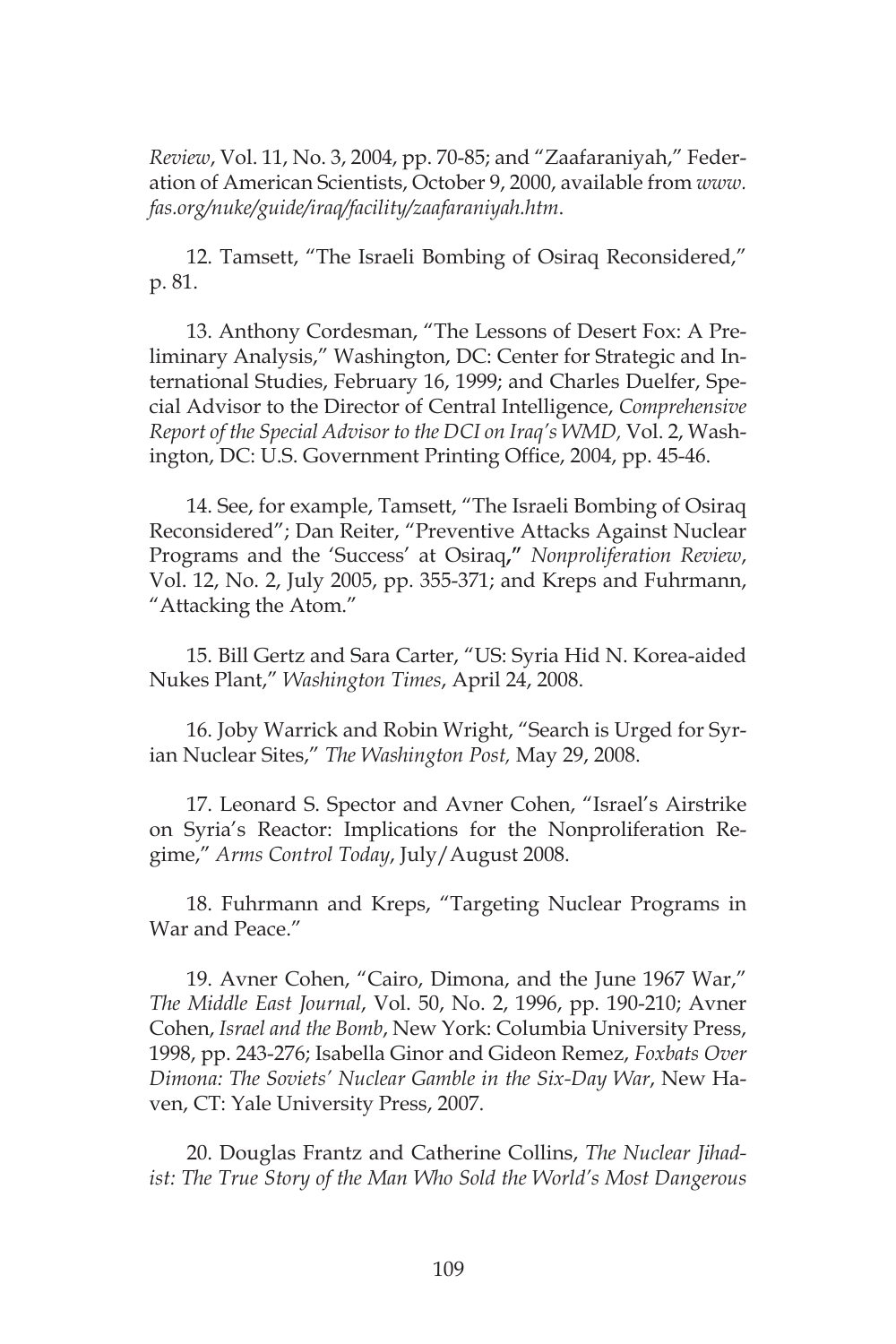*Secrets and How We Could Have Stopped Him*, New York: Twelve, 2007, pp. 88-89; Sumit Ganguly and Devin Hagerty, *Fearful Symmetry: India-Pakistan Crises in the Shadow of Nuclear Weapons*, Seattle, WA: University of Washington Press, 2005; and Bharat Karnad, *India's Nuclear Policy*, Westport, CT: Praeger, 2008.

21. Karnad, *India's Nuclear Policy,* p. 57.

22. Ganguly and Hagerty, *Fearful Symmetry,* p. 58.

23. David Albright, "South Africa and the Affordable Bomb," *Bulletin of the Atomic Scientists*, Vol. 50, July/August 1994, pp. 37-47; Nuclear Threat Initiative, "South Africa Profile: Nuclear Overview," May 2007, available from *www.nti.org/e\_research/ profiles/SAfrica/Nuclear/index.html*; and Ramberg, "Preemption Paradox," p. 56.

24. William Burr and Jeffrey Richelson, "Whether to Strangle the Baby in the Cradle: The United States and the Chinese Nuclear Program, 1960-64," *International Security*, Vol. 25, No. 3, 2000/01, pp. 54-99; Gordon Chang, "JFK, China, and the Bomb," *Journal of American History,* Vol. 74, No. 4, 1988, pp. 1289-1310; Office of National Estimates, *Chinese Communist Capabilities for Developing an Effective Atomic Weapons Program and Weapons Delivery Program*, Washington, DC: Central Intelligence Agency, June 24, 1955; Policy Planning Council (PPC) Director George McGhee to Secretary of State Dean Rusk, "Anticipatory Action Pending Chinese Demonstration of a Nuclear Capability," September 13, 1961, Washington, DC, Digital National Security Archive.

25. Burr and Richelson, "Whether to Strangle the Baby in the Cradle."

26. Ashton Carter and William Perry, *Preventive Defense: A New Security Strategy for America*, Washington, DC: The Brookings Institution, 1999, pp. 123, 131; Lyle Goldstein, *Preventive Attack and Weapons of Mass Destruction: A Comparative Historical Analysis*, Stanford, CA: Stanford University Press, 2006, pp. 133-135; David Sloss, "Forcible Arms Control: Preemptive Attacks on Nuclear Facilities," *Chicago Journal of International Law,* Vol. 4, 2003, pp. 39-58; and Joel Wit, Daniel Poneman, and Robert Gallucci, *Going Critical: The First North Korean Nuclear Crisis*, Washington, DC: The Brookings Institution, 2004, pp. 210-11, 219-220, 244.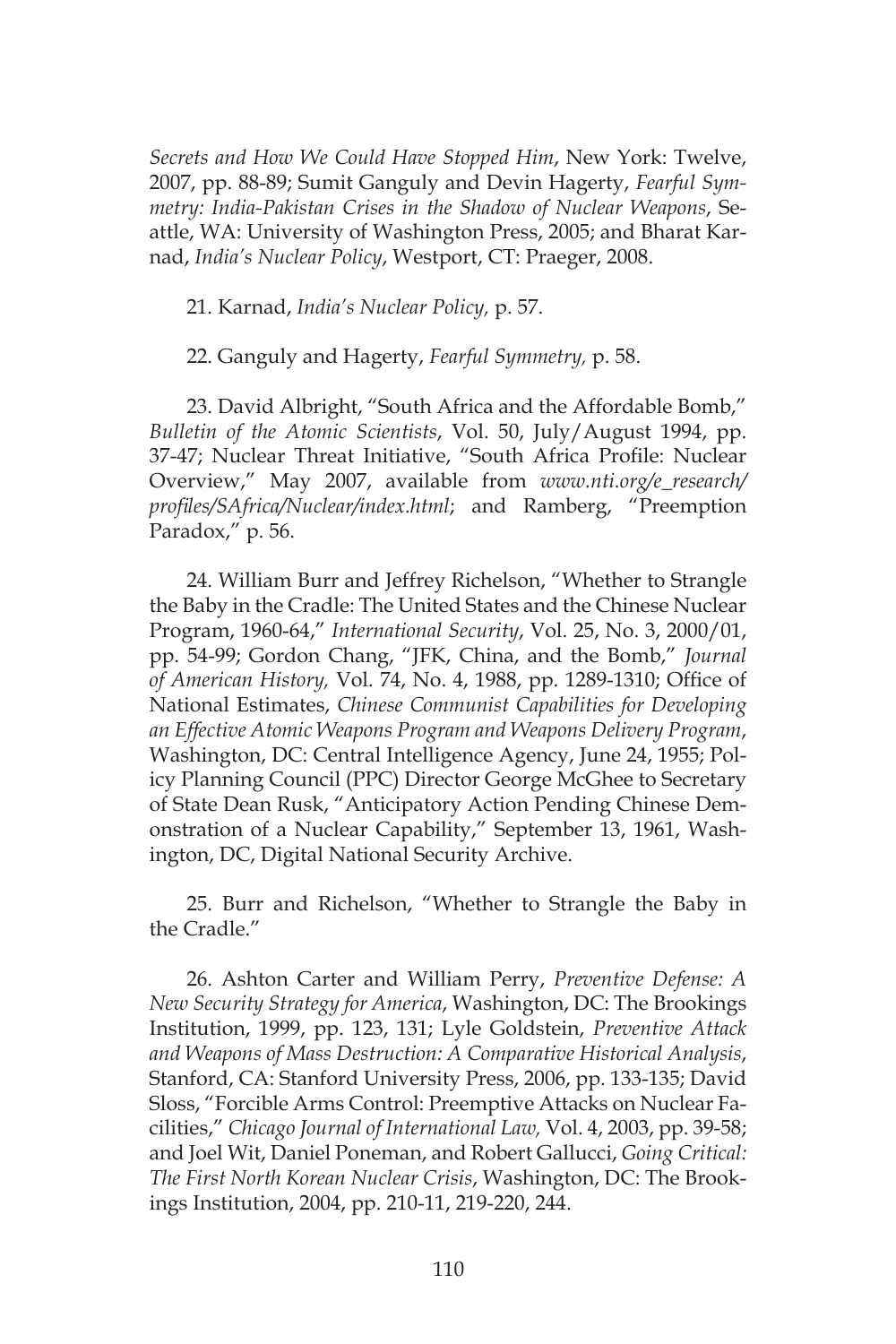27. Ashton Carter and William Perry, "Back to the Brink," *Washington Post,* October 20, 2002.

28. Under the terms of the deal, the United States and its allies agreed to supply North Korea with light water reactors for electricity production, and Pyongyang agreed to remain part of the NPT.

29. Quoted in Jeffrey Goldberg, "Obama to Iran and Israel: 'As President of the United States, I Don't Bluff'," *The Atlantic,*  March 2, 2012.

30. Quoted in Jeffrey Heller and Matt Spetalnick, "Netanyahu Tells Obama: No Israeli Decision on Iran Attack," *Reuters,*  March 6, 2012. Note, however, that this view is not universally shared among Israeli officials. For example, Mossad head Tamir Pardo has argued that a nuclear-armed Iran would not pose an existential threat. See Barak Ravid, "Mossad Chief: Nuclear Iran Not Necessarily Existential Threat to Israel," *Haaretz,* December 29, 2011.

31. Waltz, "The Spread of Nuclear Weapons," p. 15. For a critique of this argument, see Sagan, "The Perils of Proliferation."

32. "Acheson Rules out 'Preventive War'," *The New York Times,*  June 14, 1950; Goldstein, *Preventive Attack and Weapons of Mass Destruction,* pp. 37-42.

33. William Burr, "Sino-American Relations, 1969: The Sino-Soviet Border War and Steps Towards Rapprochement," *Cold War History*, Vol. 1, No. 3, April 2001, pp. 73-112; and Elizabeth Wishnick, *Mending Fences: The Evolution of Moscow's China Policy from Brezhnev to Yeltsin*, Seattle, WA: University of Washington Press, 2001, pp. 34-36.

34. Ginor and Remez, *Foxbats Over Dimona*, p. 121; Ludmilla B. Herbst, "Preventive Strikes on Nuclear Facilities: An Analytic Framework," M.A. Thesis, University of British Columbia, 1995, p. 8; and George Russell, "Attack—and Fallout," *Time,* June 22, 1981.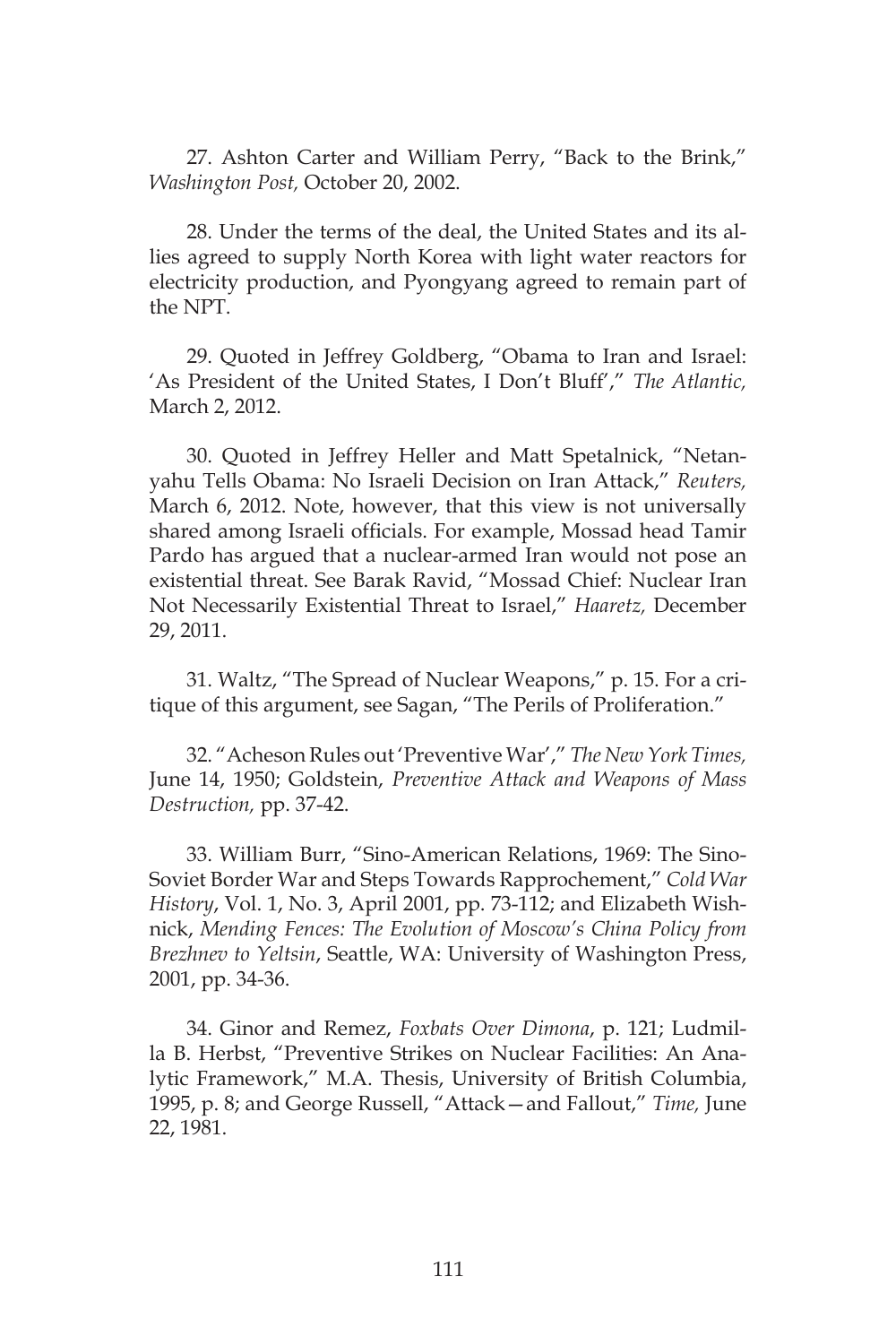35. Bob Hepburn, "Is Nuclear Plant Iraq's New Target in Israeli Desert?" *The Toronto Star*, February 19, 1991; "Iraq Reports 'Destructive' Attack on Israeli Reactor 'Dedicated to War Purposes'," *BBC*, February 18, 1991; Richard Owen, "Missiles Aimed at Dimona Nuclear Reactor," *The Times*, February 18, 1991; Stewart Stogel, "Iraq Fired Scuds at Israeli Reactor; '91 Attack Sought to Crack Dome," *Washington Times*, January 1, 1998.

36. Fuhrmann and Kreps, "Targeting Nuclear Programs in War and Peace."

37. Another factor that influences this threat perception is the similarity of foreign policy interests between the potential attacker and the proliferator. See Fuhrmann and Kreps, "Targeting Nuclear Programs in War and Peace," p. 840.

38. Iraq was not classified as a formal participant in the 1967 Six-Day War because it did not commit at least 1,000 troops or suffer 100 battle-related deaths. Meredith Reid Sarkees and Frank Wayman, *Resort to War: 1816-2007*, Washington, DC: CQ Press, 2010.

39. Quoted in Spector and Cohen, "Israel's Airstrike on Syria's Reactor."

40. David Albright, and Corey Hinderstein, "Algeria: Big Deal in the Desert?" *Bulletin of the Atomic Scientists*, Vol. 56, 2001, pp. 45-52.

41. Jacob Abadi, "Algeria's Policy toward Israel: Pragmatism and Rhetoric," *The Middle East Journal,* Vol. 56, No. 4, 2002, pp. 616-641.

42. Note, however, that Algeria did provide some support to Arab forces in 1967 and 1973.

43. See, for example, Matthew Fuhrmann and Jeffrey D. Berejikian, "Disaggregating Noncompliance: Predation versus Abstention in the Nuclear Nonproliferation Treaty," *Journal of Conflict Resolution,* Vol. 56, No. 3, 2012, pp. 355-381.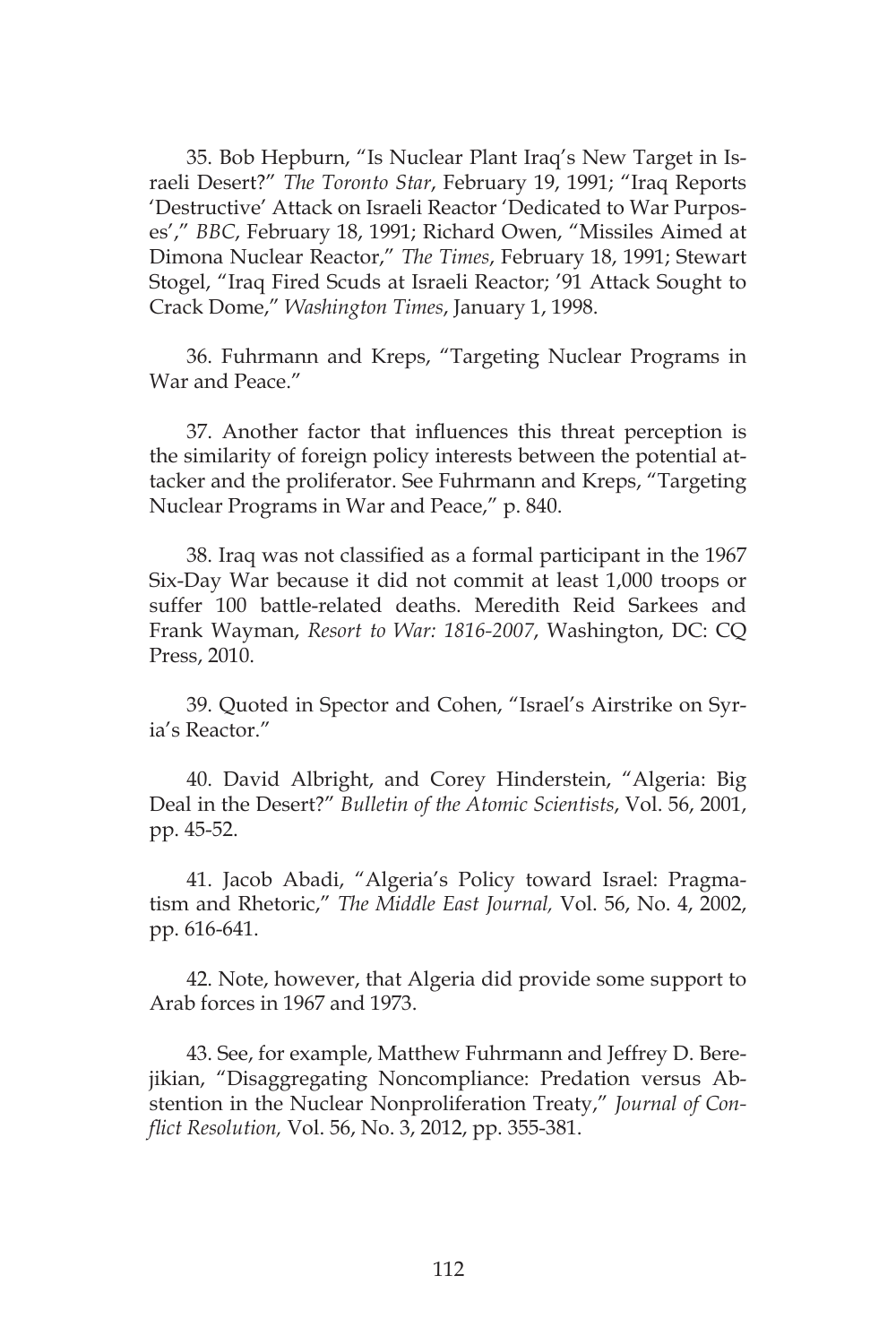44. George H. W. Bush and Brent Scowcroft, *A World Transformed*, New York: Alfred Knopf, 1998, pp. 306-307.

45. Jim Garamone, "Bush: Iran Cannot Gain Nuclear Weapons," *American Forces Press Service*, January 30, 2006.

46. Note, however, that many of the factors discussed here were insignificant in the statistical analysis conducted by Fuhrmann and Kreps, "Targeting Nuclear Programs in War and Peace."

47. Matthew Fuhrmann and Sarah E. Kreps, "Why Attacking Iran Won't Stop the Nukes," *USA Today,* January 31, 2012.

48. See, for example, Caitlin Talmadge, "Closing Time: Assessing the Iranian Threat to the Strait of Hormuz," *International Security*, Vol. 33, No. 1, 2008, pp. 82-117.

49. Ramberg, "Preemption Paradox," p. 53.

50. George W. Bush, *Decision Points*, New York: Random House, 2010, p. 421.

51. For example, see Sagan, "The Perils of Proliferation."

52. This is relative to a scenario in which the target is democratic, and there is no history of violence between the potential attacker and the target.

53. "Factfile: How Osiraq Was Bombed," *BBC,* June 5, 2006, available from *news.bbc.co.uk/2/hi/5020778.stm*.

54. For a similar argument, see Dan Reiter, "The Global Nuclear Renaissance and the Spread of Violent Conflict: A Comment," Adam N. Stulberg and Matthew Fuhrmann, eds., *The Nuclear Renaissance and International Security*, Palo Alto, CA: Stanford University Press, 2013*.*

55. See, for example, Steven Miller and Scott Sagan, "Nuclear Power without Nuclear Proliferation?" *Daedalus,* Vol. 138, No. 4, Fall 2009; and Stulberg and Fuhrmann, *The Nuclear Renaissance and International Security*.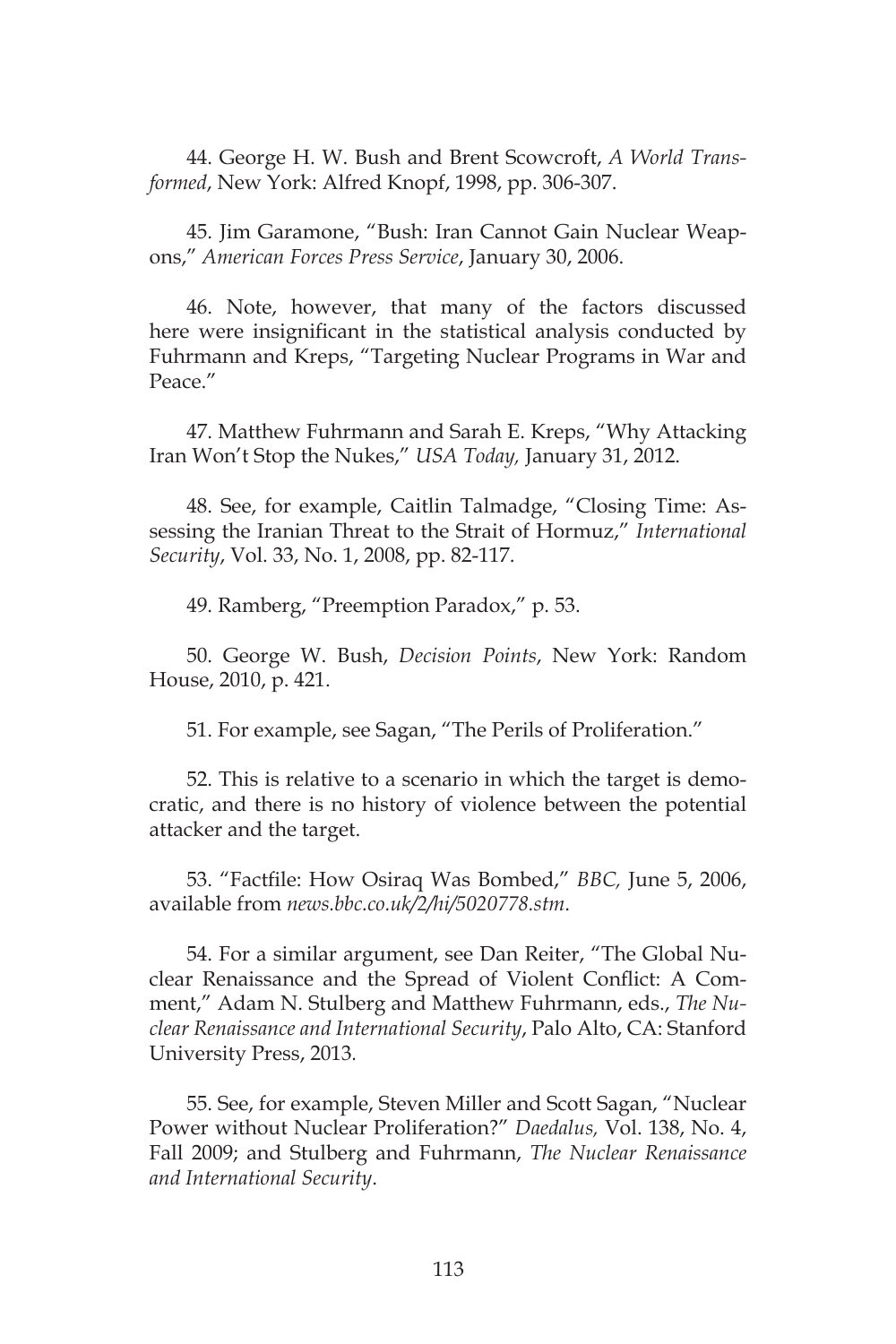56. Research on the strategic effects of nuclear energy conducted to date focuses mostly on the relationship between nuclear power and nuclear proliferation. See, for example, Albert Wohlstetter, Thomas Brown, Gregory Jones, David McGarvey, Henry Rowen, Vince Taylor, and Roberta Wohlstetter, *Swords from Plowshares: The Military Potential of Civilian Nuclear Energy*, Chicago, IL: University of Chicago Press, 1979; Matthew Fuhrmann, *Atomic Assistance: How "Atoms for Peace" Programs Cause Nuclear Insecurity*, Ithaca, NY: Cornell University Press, 2012; Matthew Fuhrmann, "Spreading Temptation: Proliferation and Peaceful Nuclear Cooperation Agreements," *International Security,* Vol. 34, No. 1, Summer 2009, pp. 7-41.

57. Notable examples include Kyle Beardsley and Victor Asal, "Nuclear Weapons Programs and the Security Dilemma," Stulberg and Fuhrmann, eds., *The Nuclear Renaissance and International Security*; Michael C. Horowitz, "Nuclear Power and Militarized Conflict: Is There a Link?" Stulberg and Fuhrmann, eds., *The Nuclear Renaissance and International Security*; and Reiter, "The Global Nuclear Renaissance and the Spread of Violent Conflict."

58. Quoted in Fuhrmann, *Atomic Assistance*, p. 230.

59. Matthew Fuhrmann, "Australia's Uranium Exports and Nuclear Arsenal Expansion: Is There A Connection?" Michael Clarke, Stephan Frühling, Andrew O'Neil, eds., *Australia's Uranium Trade: The Domestic and Foreign Policy Challenges of a Contentious Export*, London, UK: Ashgate, 2011, p. 48.

60. Fuhrmann, *Atomic Assistance.*

61. *Iran: Nuclear Intentions and Capabilities,* Washington, DC: National Intelligence Council, November 2007, available from *www.dni.gov/files/documents/Newsroom/Reports%20and%20 Pubs/20071203\_release.pdf*.

62. On the role of signaling in international relations, see James Fearon, "Signaling Foreign Policy Interests: Tying Hands Versus Sinking Costs," *Journal of Conflict Resolution*, Vol. 41, No. 1, 1997, pp. 68–90.